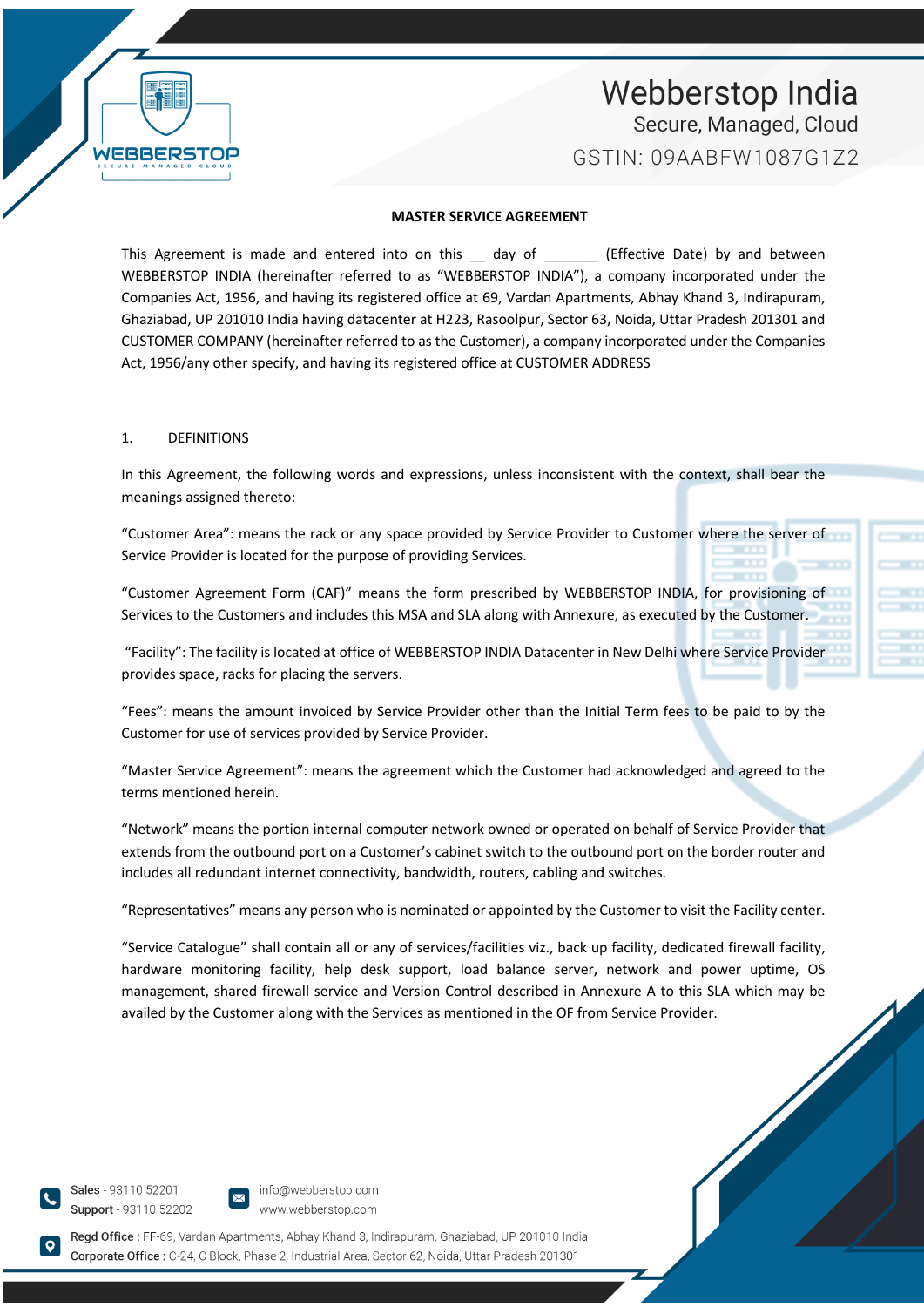"Service Outage" shall mean an unscheduled disruption/failure in any Service offered by Service Provider as per this Agreement, due to which Customer's server is un-accessible to Customer. The outage of Services due to, but not limited to the following shall be a Service Outage. Customer is unable to transmit to or receive information from his network equipment because Service Provider failed to provide facility services to its network equipment including, switch, router, firewall etc. Failure of Services like Internet connectivity, IDC LAN etc. shall also be treated as Service Outage.

"Space" The Portion of rack which is leased/licensed to Customer for placing their server.

"Setup Charges" means all charges which may be incurred by WEBBERSTOP INDIA for installing the server or any other expenses incurred for the commencement of Services to the Customer.

"Support Desk" shall be the location where the Customer should report a fault. Details of the same are mentioned in annexure or if changed, may be intimated from time to time by Service Provider to the Customer.

"Total Uptime Hours" shall mean 24 hours, 365 days a year. (Year is defined as period of 365 days) "Trouble Ticket" means issuing a ticket with a unique identification number confirming the customer complaint logging in with Service Provider in relation to a Service Outage faced by the Customer.

### 2. Services

WEBBERST

WEBBERSTOP INDIA will provide the service(s) as defined in ANNEXURE I.

## 3. Fees/Charges

a) Customer shall pay WEBBERSTOP INDIA all fees/charges including monthly/quarterly/annual, as the case may be data transfer fees and excess usage fees, if any indicated on sales order ("Order") attached to as Annexure – II to this agreement. Customer acknowledges that in consideration of the discounted pricing set forth in the Order, if any, Customer commits to be liable for and pay the monthly fees set forth in an order for the term indicated in such order. (Including excess usage fees)

b) Customer shall be liable in case it utilizes bandwidth/data transfer in excess of what he has agreed for and shall reimburse WEBBERSTOP INDIA for such excess usage per GB (as per the excess usage charges indicated in the proposal). Bandwidth/data transfer usage shall only be monitored through MRTG (a bandwidth monitoring software, info of which is available on www.mrtg.com) using Simple Network Management Protocol (SNMP) to measure data transferred. The reports obtained from MRTG will be final and binding on Customer. WEBBERSTOP INDIA at its own discretion reserves the right to change the Bandwidth/data transfer usage-monitoring software an intimation of which shall be given to the Customer. Moreover, WEBBERSTOP INDIA shall not be responsible for any excess/normal usage if the traffic generated is due to some malfunction of hardware, software or due to configurations done by the customer. The customer also agrees that it will be paying for the excess usages generated by any virus/Trojans, etc.

Sales - 93110 52201 Support - 93110 52202

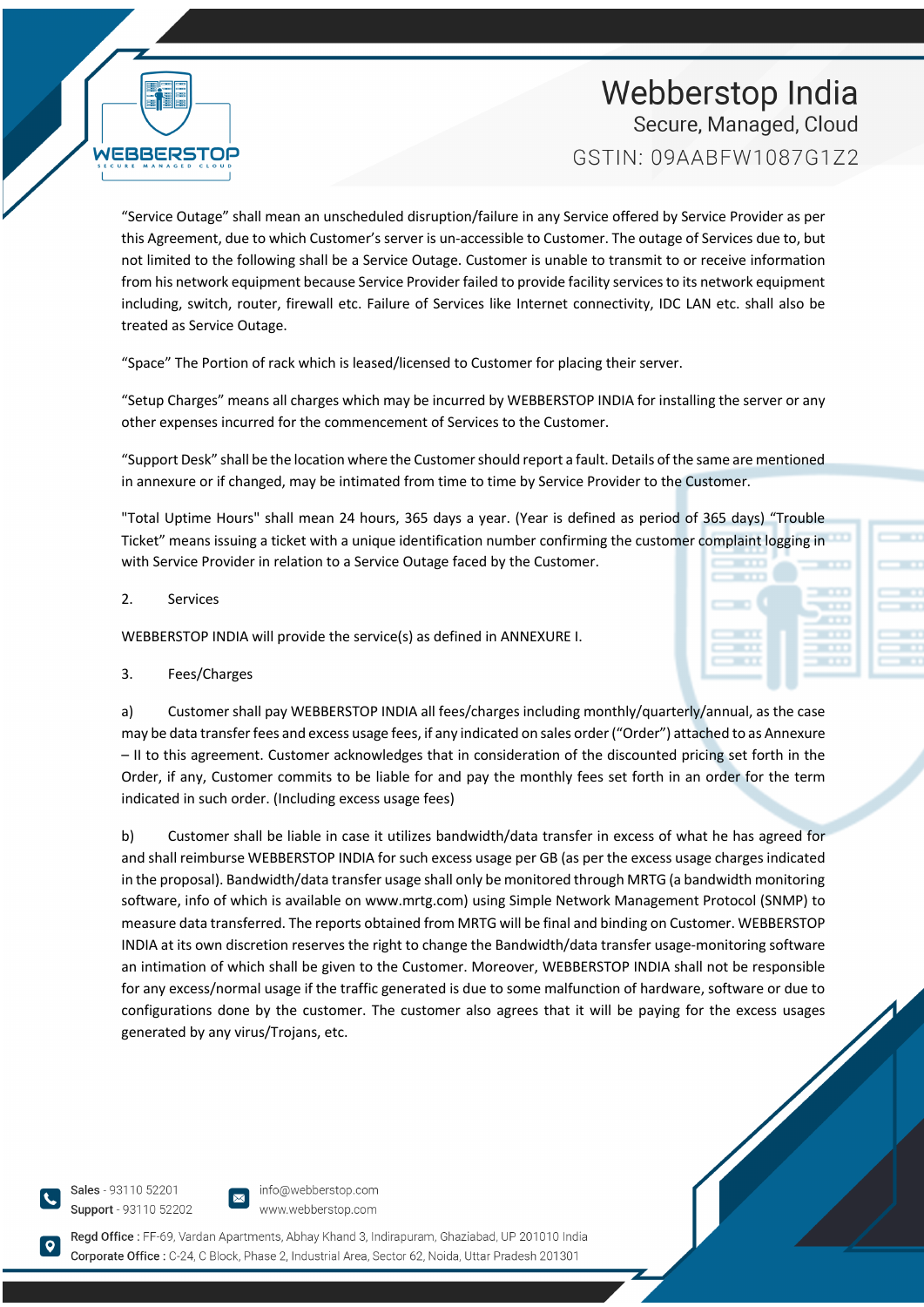c) All payments shall be made by Cheque or Demand Draft drawn in favor of "WEBBERSTOP INDIA" payable at New Delhi, and it is to be sent to the address indicated in this Agreement or at such other address as WEBBERSTOP INDIA may from time to time indicate by proper notice to customer. No Outstation Cheques shall be accepted. Customer shall pay payments in advance for the service period. WEBBERSTOP INDIA shall raise invoice at least 15 days before the start of the period and send the same to the customer. All invoices shall be due and payable within fifteen (15) days of WEBBERSTOP INDIA 's date of invoice. Customer shall be liable to pay interest at the rate of one and half percent (2%) per month on all overdue and unpaid invoices.

d) Customer shall pay, indemnify and hold WEBBERSTOP INDIA harmless from all sales, service, value-added or other taxes of any nature, other than taxes on WEBBERSTOP INDIA 's net income, including penalties and interest, and all government permit or license fees assessed upon or with respect to any fees (except to the extent Customer provides WEBBERSTOP INDIA with a valid tax exemption certificate). If any applicable statutory provision of law requires Customer to withhold amounts from any payments to WEBBERSTOP INDIA hereunder, then Customer shall affect such withholding, remit such amount to the appropriate taxing authorities and promptly furnish WEBBERSTOP INDIA with tax receipts evidencing the payments of such amounts.

4. Term

**WEBBERS** 

The terms of this Agreement shall commence on the date of its execution by the Customer and shall be reviewed on an annual basis within the terms of this Agreement, and provided further, that with regard to any orders then outstanding, this Agreement shall continue to govern such Orders until such orders have been fully performed or terminated. The Agreement shall be deemed to be automatically renewed at the then current fees for additional periods, unless either party gives written notice otherwise to the other party, not less than thirty (30) days prior to the expiration of such order. This Agreement may be renewed for Additional Terms upon the mutual written consent of both parties.

## 5. Termination

a) Either party may terminate this Agreement or any order upon written notice: (a) for any material breach of this Agreement or any Order which the defaulting party fails to cure within fifteen (15) days following written notice by the non-defaulting party of such breach; or (b) upon either party's insolvency or liquidation as a result of which either party ceases to do business. Notwithstanding anything herein to the contrary, WEBBERSTOP INDIA may terminate this Agreement or any Order without notice immediately for any breach under this Agreement.

b) Customer shall comply with all applicable procedures of WEBBERSTOP INDIA related to equipment removal upon termination. In the event of any expiration or earlier termination of this Agreement or any Order, Customer will be obligated to pay to WEBBERSTOP INDIA full contract period fees and charges unless such termination is the result of WEBBERSTOP INDIA 's default, the payment of any waived or discounted installation fees, as well as monthly fees for each remaining month of the term of the affected Order(s).

Sales - 93110 52201 Support - 93110 52202

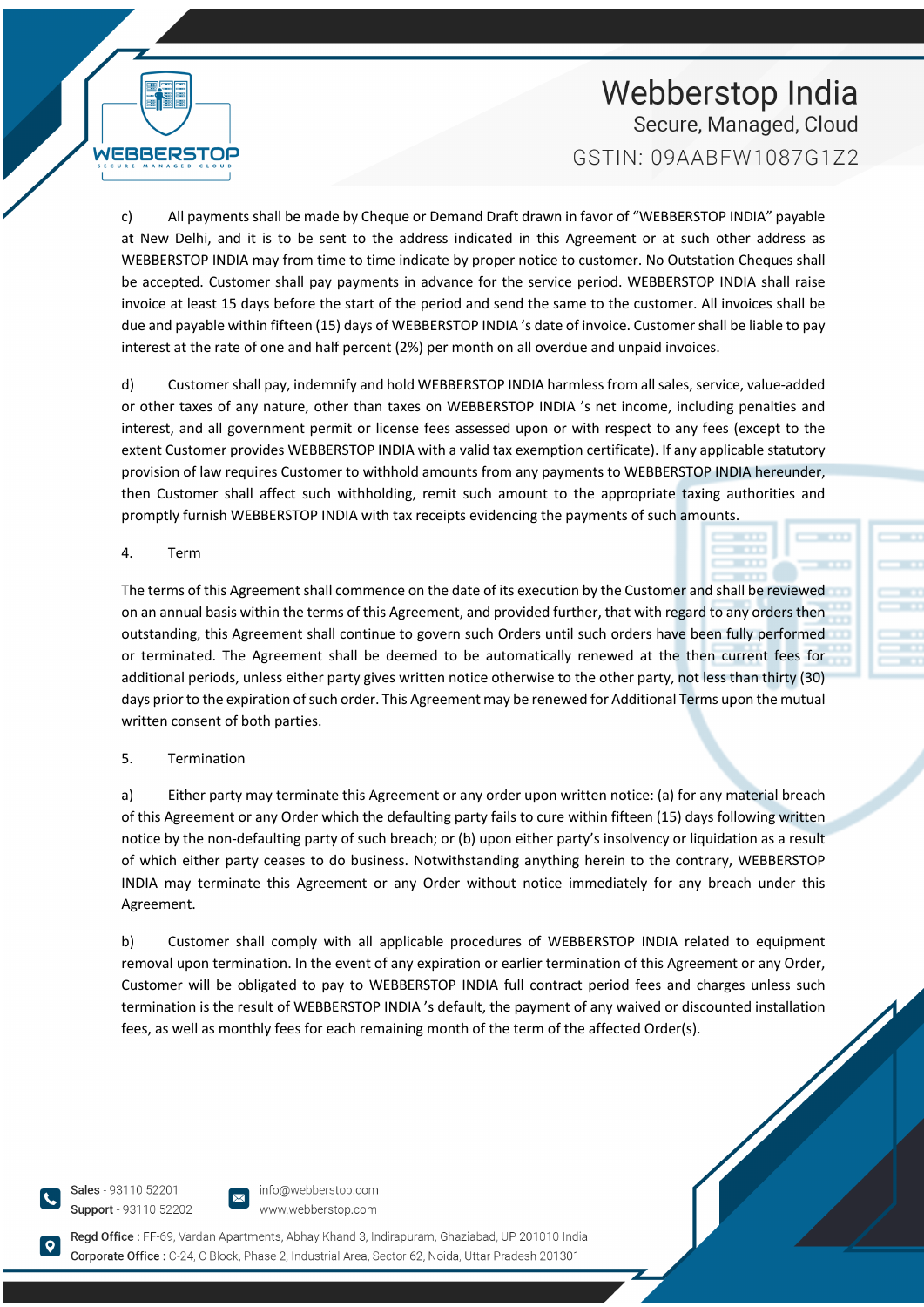In addition, if Customer fails to pay any invoice(s) for fifteen (15) days or more from the date of such invoice, Customer WEBBERSTOP INDIA shall deny access to the Space and the equipment of the customer placed with the WEBBERSTOP INDIA shall not be released until such time till the invoice(s) has been paid in full. If the default continues for further 15 days, then WEBBERSTOP INDIA shall be entitled to retain and sell the equipment of the customer placed with WEBBERSTOP INDIA and in case of any loss in selling the equipment, same shall be borne by the customer. WEBBERSTOP INDIA shall not be responsible if any loss incurs in the selling of the equipment and in case the equipment is sold for an amount higher than what is to be recovered, such excess amount shall be paid back to the customer.

c) WEBBERSTOP INDIA can terminate the services to the Customer in its sole discretion, if it is established that the Customer has used the service fraudulently, unlawfully or abusively.

d) On termination of Agreement, shall remove all of the Customer's electronically stored data from WEBBERSTOP INDIA 's facilities without liability of any kind to the Customer.

e) All provisions that by their nature are intended to survive any termination of this Agreement shall survive, including without limitation, Sections 2, 3, 4,5,6,8,9,10 & 11 of the Agreement.

#### 6. Facilities

WEBBERS

a) License to Occupy: For purpose of this Agreement, "Space" means WEBBERSTOP INDIA 's premises where Customer's hardware, software and data are stored and operated, meaning thereby that WEBBERSTOP INDIA grants to Customer a non-exclusive license to occupy the Space but Customer has not been granted any other right or interest in the Space.

b) Services shall not include services for problems arising out of: (a) modification, alteration or addition or attempted modification, alteration or addition of hardware undertaken by persons other than WEBBERSTOP INDIA or WEBBERSTOP INDIA's authorized representatives; or (b) hardware supplied by the Customer. `WEBBERSTOP INDIA shall not be responsible for the non-availability of the site and/or application due to any "bugs" or application failure. WEBBERSTOP INDIA will also not be responsible for any changes done by the authorized representative of the customer, which leads to downtimes or application failures. WEBBERSTOP INDIA will not be responsible for outages/downtimes on the Internet Network. WEBBERSTOP INDIA 's uptime guarantees are applicable only within its network upto the termination onto the Internet Backbone.

c) Material and Changes: Customer shall comply with all applicable rules and regulations, including equipment installation or de-installation, and alteration of the Space. Customer shall not make any changes to the interior or exterior portions of the Space, including any cabling or power supplies for its hardware. Customer agrees not to erect any signs or devices on the exterior portion of the Space.

d) Damage: Customer agrees to reimburse WEBBERSTOP INDIA for all reasonable repair or restoration costs associated with damage or destruction caused by Customer's personnel, Customer's agents, Customer's suppliers/contractors, or Customer's visitors during the term or as a consequence of Customer's removal of its hardware or property installed in the Space.

Sales - 93110 52201 Support - 93110 52202

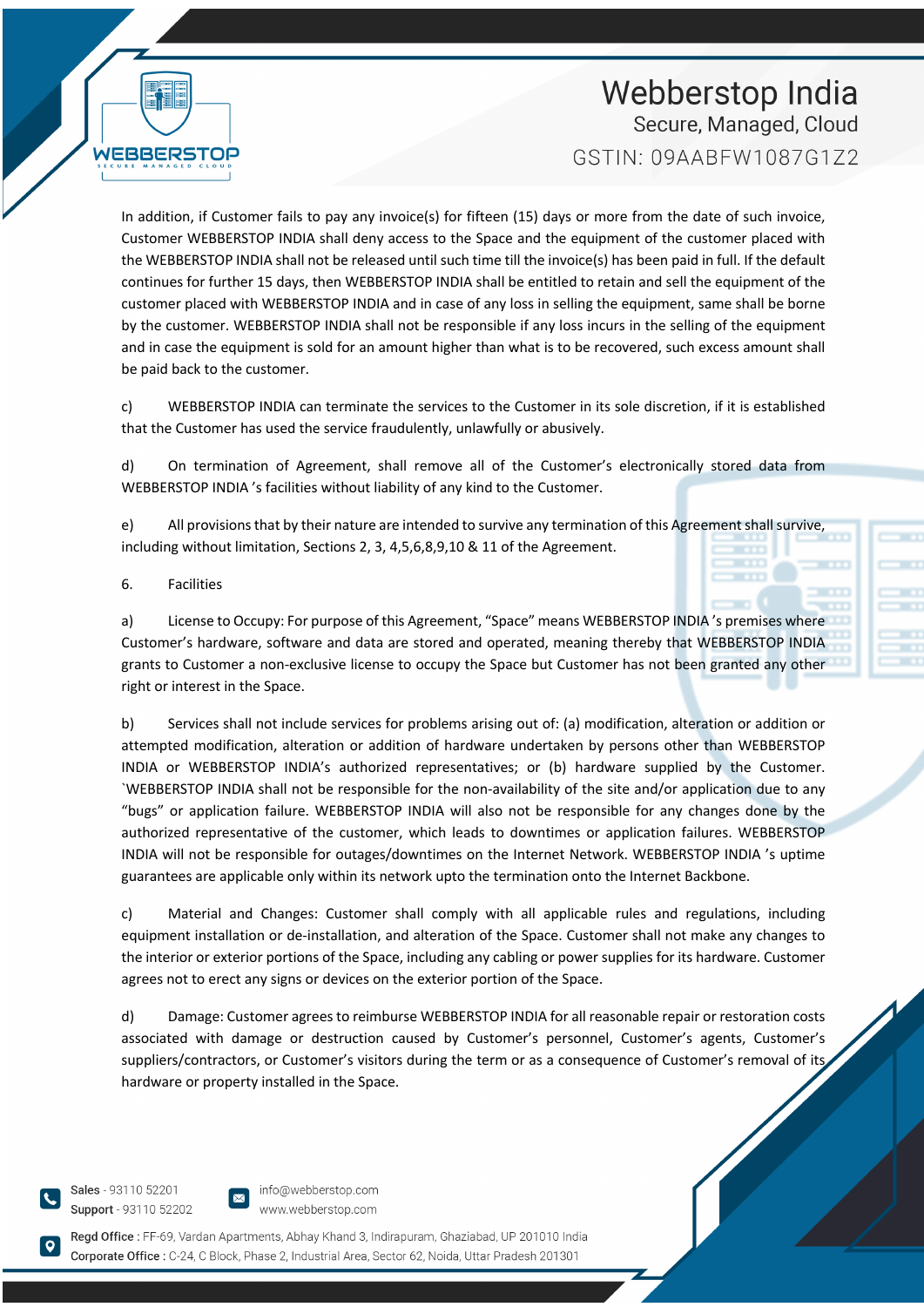

e) Monitoring Equipment: WEBBERSTOP INDIA shall install the monitoring equipment to monitor the bandwidth usage, service usage, etc. The server can be affected by activities, which are not controllable, by WEBBERSTOP INDIA even after the installation of the equipment. (At present WEBBERSTOP INDIA is using MRTG Software) WEBBERSTOP INDIA 's liability in the event of loss to the customer due to activities which are not controllable by WEBBERSTOP INDIA including without limitation, virus attack to the customer is NIL. WEBBERSTOP INDIA is not liable for any damages, if any loss occurs to the customer due to the activities, which are not controllable by WEBBERSTOP INDIA like virus attack, etc.

f) Data Transfer: Data Transfer is used for the following traffic but not limited to: HTTP requests and response, incoming and outgoing email, mailing list distribution, both outbound and inbound data transfer from your account (network interface).

g) Insurance: Unless otherwise agreed, Customer shall maintain at Customer's own expense, insurance covering equipment and personal property owned or leased by Customer and used or stored on WEBBERSTOP INDIA 's premises. Such Insurance policy shall have an additional insured endorsement naming WEBBERSTOP INDIA, and shall be primary and non-contributing with any insurance policies carried by WEBBERSTOP INDIA. Customer shall also maintain insurance covering the equipment or property owned or leased by Customer against loss or physical damage. If so requested, Customer will provide WEBBERSTOP INDIA written evidence of insurance coverage consistent with the requirements of this subsection. WEBBERSTOP INDIA shall not be liable, in case the insurance is not taken for the equipment/s placed with WEBBERSTOP INDIA.

h) Customers Duties: Customer shall document and promptly report all errors or malfunctions of the hardware to WEBBERSTOP INDIA. Customer is responsible for the provisioning of all necessary spare parts and/or other hardware to maintain its servers. Customer shall maintain a current back up copy of all programs and data. Customer shall ensure that all legal compliances or formalities as per the Cyber laws and other applicable laws/regulatory framework are fulfilled. Customer shall be responsible for the security of its equipment/s and at no point of time, WEBBERSTOP INDIA can be held responsible if the security is breached.

i) Request of Service: Server On/Off by WEBBERSTOP INDIA will not be done unless and until either it receives a written confirmation from the Customer or an email from its designated/responsible official.

Further, WEBBERSTOP INDIA owes no responsibility for hardware/software crash or corruption of data due to Server On/Off at the request of Customer or such other reasons, which are uncontrollable from WEBBERSTOP INDIA 's end. WEBBERSTOP INDIA 's liabilities in such circumstances are nil, and Customer shall indemnify and hold WEBBERSTOP INDIA harmless against any such claim, action, suit or proceeding.

j) Regulations: Customer shall comply with all applicable operational rules and regulations while on WEBBERSTOP INDIA 's premises. Two (2) of the customer's employees or representatives can be named for the purpose of entering WEBBERSTOP INDIA 's space, the persons named shall only be entitled to enter the Space. Customer shall not interfere with the space(s) of any other Customers of WEBBERSTOP INDIA or such other Customers' use of WEBBERSTOP INDIA 's data centre.

Sales - 93110 52201 Support - 93110 52202

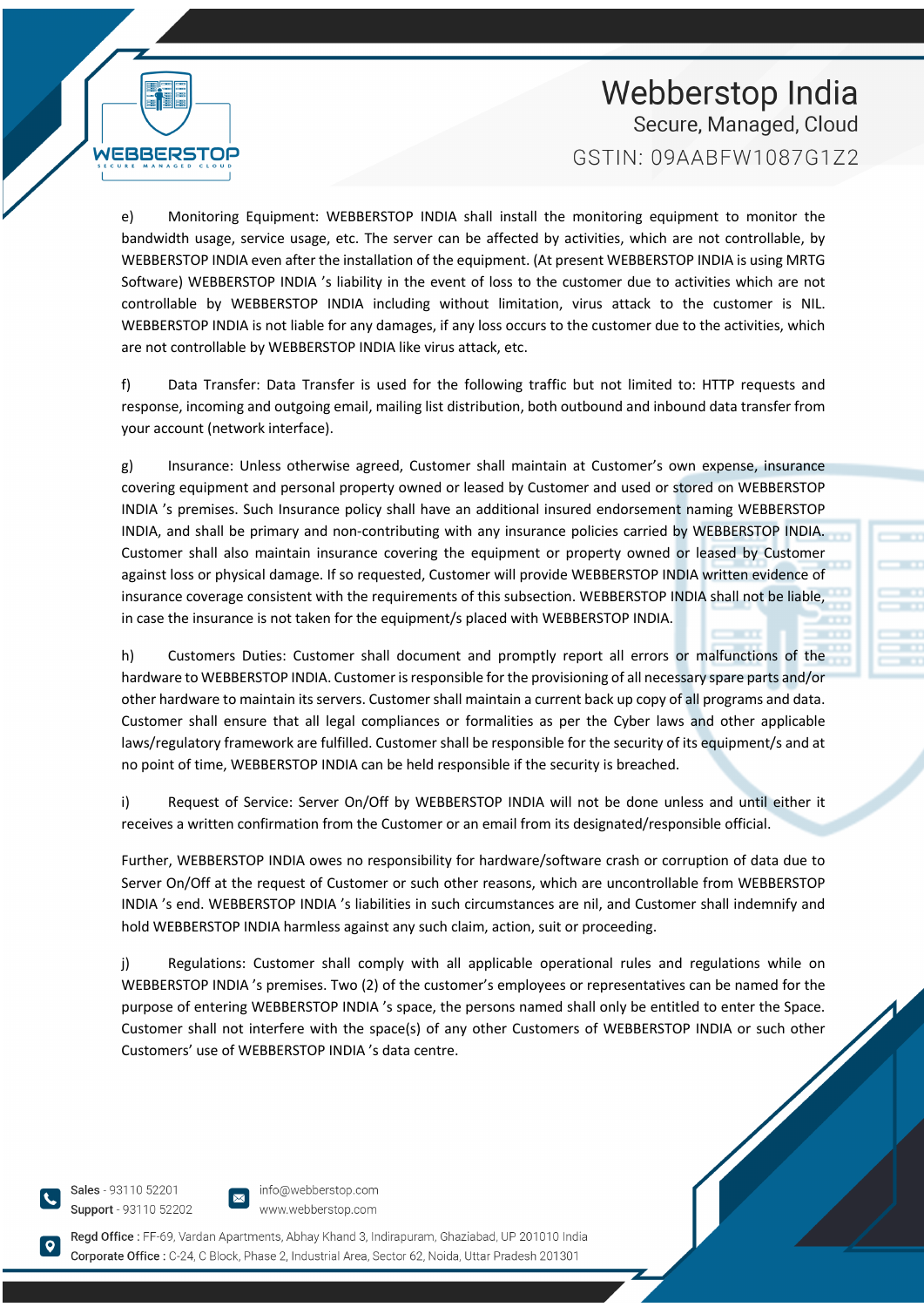k) Assumption of Risk: Customer hereby assumes any and all risks associated with Customer's, its agents' (including contractors and sub-contractors) or employees' use of the Space and shall indemnify, defend, and hold harmless WEBBERSTOP INDIA from any and all claims, liabilities, judgments, causes of action, damages, costs and expenses (including reasonable attorneys and experts fees), caused by or arising in connection with such use.

l) Prohibited items: Customers and its representatives shall keep the Customer Area clean at all times. It is the responsibility of the Customer to keep its area clean and free and clear of debris and refuse. Customer shall not, except as otherwise agreed to in writing by WEBBERSTOP INDIA : (1) place any computer hardware or other equipment in the Customer area that has not been identified in writing by WEBBERSTOP INDIA, (2) store any paper products or other combustible materials of any kind in Customer area and (3) bring any prohibited materials (as defined below) into any Internet Data Centre. Prohibited Material shall include, but are not limited to the following and any similar items:

• Food & Drink

WEBBERST

- Tobacco products
- Explosive and weapons
- Hazardous materials
- Alcohol, illegal drugs and other intoxicants

• Electro-magnetic devices, which could unreasonably interface with computer and telecommunication equipment.

- Radioactive materials and
- Photographs or recording equipment of any kind (other than tape back up equipment).

m) Online Conduct: (1) Customer content: Customer must acknowledge that WEBBERSTOP INDIA exercises no control whatsoever over the content of the information passing through Customer's site(s), and that it is the sole responsibility of Customer to ensure that the information it and its users transmit and receive complies with all applicable laws and regulation and these rules and regulations. (2) Prohibited activities: Customer will not permit any person (Users) using Customer's online facilities and/or services, including but not limited to, Customer's web site(s) and transmission capabilities to do any of the following (Prohibited activities):

• Send unsolicited commercial messages of communications in any form (SPAM)

• Engage in any activities or actions that infringe or misappropriate the intellectual property rights of others, including, but not limited to, using third party trademarks without appropriate permission or attribution, and using or distributing third party information protected as trade secret information in violation of a duty of confidentiality.

Sales - 93110 52201 Support - 93110 52202

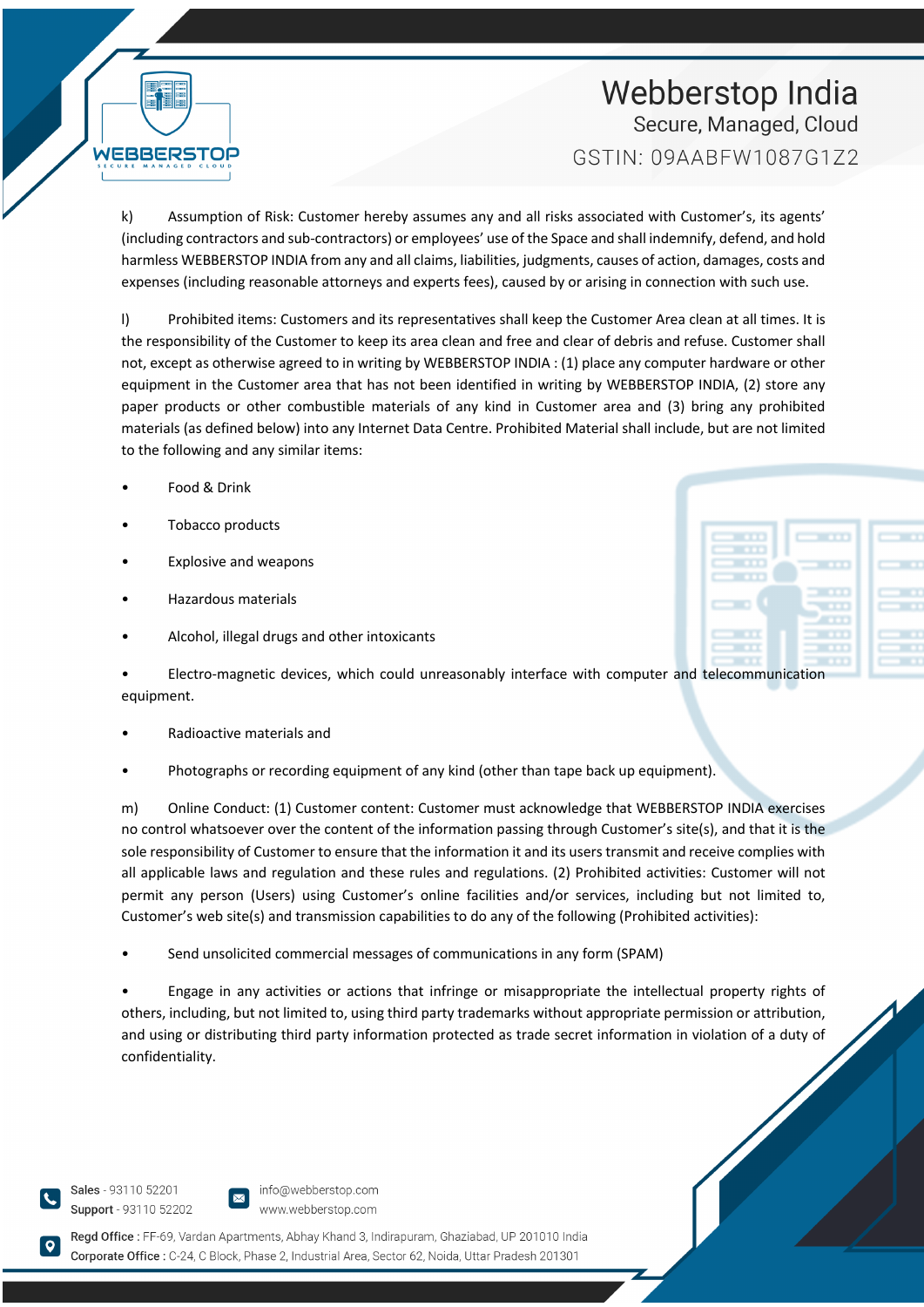

• Engage in any activity/ies or actions that would violate the personal privacy rights of others, including but not limited to, collecting and distributing information about Internet users without their permission, except as permitted by applicable law.

• Send, post, or host harassing, abusive, libelous or obscene materials or assist in any similar activities related thereto.

• Intentionally omit, delete, forge or misrepresent transmission information, including headers, return mailing and Internet protocol addresses.

Use the WEBBERSTOP INDIA connectivity services for any illegal purpose, in violation of any applicable laws or regulations or in violation of the rules of any other service provider's websites, chat rooms or the like.

• Assist or permit any person in arranging any of the activities described above. If Customer becomes aware of any prohibited activities, Customer will use all efforts to remedy such prohibited activities immediately, including, if necessary, limiting or terminating user's access to Customer's online facilities.

n) Third party complaint process: In the event WEBBERSTOP INDIA receive(s) complaints from third parties regarding prohibited activities allegedly being conducted by a Customer or its Users, due to the nature of the business in WEBBERSTOP INDIA 's experience, most legitimate complaints and actual prohibited activity is conducted by Customers and users of WEBBERSTOP INDIA 's Customers, not by WEBBERSTOP INDIA 's Customer themselves. WEBBERSTOP INDIA requires its Customer to use policies similar to these rules and regulations. WEBBERSTOP INDIA may take the following actions to document and resolve each complaint received by WEBBERSTOP INDIA related to Customer or its Users.

First Complaint: Upon receipt of the initial complaint from a third party regarding prohibited activity by a Customer or its users, WEBBERSTOP INDIA will send notice of the complaint to Customer and request the Customer to stop the prohibited activity.

Second Complaint: Upon receipt of a second complaint after the date of first complaint relating to prohibited activity of Customer described in the first complaint that clearly indicates that the prohibited activity continued after the date of first complaint, WEBBERSTOP INDIA will send a letter/Email to Customer and request that Customer respond in writing to WEBBERSTOP INDIA with an explanation and timeline of the actions to be taken by Customer to remedy prohibited activity. In the event that Customer does not respond to the WEBBERSTOP INDIA letter/email and remedy the Prohibited activity within five (5) business days, WEBBERSTOP INDIA will bill Customer in the following month a minimum sum of five thousand five hundred rupees only (Rs. 5,500/-) per instance of prohibited activity to cover WEBBERSTOP INDIA 's administrative cost associated with the Prohibited Activities of Customer.

Sales - 93110 52201 Support - 93110 52202

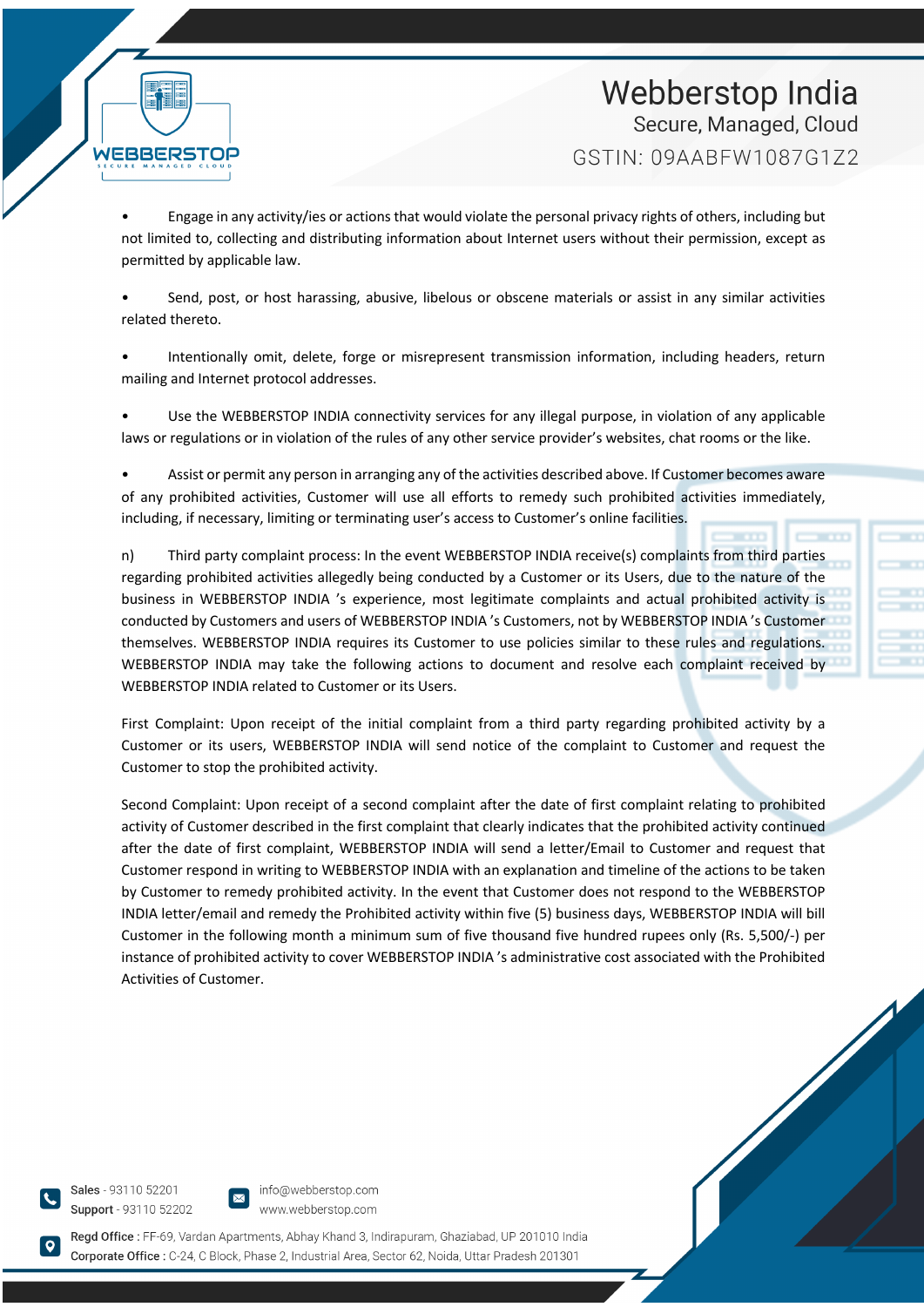WEBBERS

Third Complaint: Upon receipt of a third complaint after the date of second complaint related to the prohibited activity of Customer described in the second complaint that clearly indicates that the prohibited activity continued after the date of the first complaint, WEBBERSTOP INDIA will send a final letter/email with a copy of the third complaint to the Customer and request again that the prohibited activity cease immediately. In the event that the prohibited activity does not cease within five (5) business days, WEBBERSTOP INDIA will terminate or suspend its connectivity service to its Customer, and will resume providing services only when it is informed in writing that the prohibited activity has been stopped by him or his user. WEBBERSTOP INDIA also reserves the right to bill its Customer fifty thousand rupees only (Rs. 50,000/-) per instance of prohibited activity towards WEBBERSTOP INDIA 's administrative costs associated with the prohibited activity.

Notwithstanding the above, Further, WEBBERSTOP INDIA, seeing the gravity of the prohibited activity, may discontinue its service even after the first complaint at its sole discretion and WEBBERSTOP INDIA can also vary the minimum charges as specified in the preceding clauses at any time by displaying the same on its web site and the Customer accepts the same and shall be binding on him.

o) Customer Equipment: Each piece of equipment installed in the Customer Area (the Customer equipment) must be clearly labeled with code name provided in writing to WEBBERSTOP INDIA and individual component identification. Each connection to and from a piece of Customer Equipment shall be clearly labeled with Customer's name (or code name provided in writing to WEBBERSTOP INDIA) at the starting and ending point of the connection. Customer equipment must be configured and run at times in compliance with manufacturer specification. Customer must use the best effort to provide WEBBERSTOP INDIA with at least 48 hours prior written notice any time it intends to connect or disconnect any Customer equipment or other equipment.

p) Scheduled Maintenance: WEBBERSTOP INDIA will conduct routine scheduled maintenance of its Internet Data Center Services according to the maintenance schedule posted on WEBBERSTOP INDIA 's World Wide Web sites. In the event that a mission critical maintenance situation arises, WEBBERSTOP INDIA may have to perform emergency maintenance at any time. During these scheduled and emergency maintenance periods, Customers equipment may be unable to transmit and receive data and Customer may be unable to access Customer equipment. Customer agrees to co-operate with WEBBERSTOP INDIA during the scheduled and emergency maintenance periods.

q) Support: WEBBERSTOP INDIA gives the Customer round the clock support, monitoring, fault reporting and maintenance of the networks and systems at WEBBERSTOP INDIA. WEBBERSTOP INDIA provides warranty support to the equipment supplied by WEBBERSTOP INDIA as per the terms and conditions of the manufacturers. WEBBERSTOP INDIA will not perform maintenance of any hardware problem of the equipment's, which are not sold by WEBBERSTOP INDIA.

r) Use of Material: As provided by national law and by international treaties, copyrighted materials (e.g. Images, text and program) shall not be uploaded using WEBBERSTOP INDIA 's Internet services without the permission of the copyright holder.

Sales - 93110 52201 Support - 93110 52202

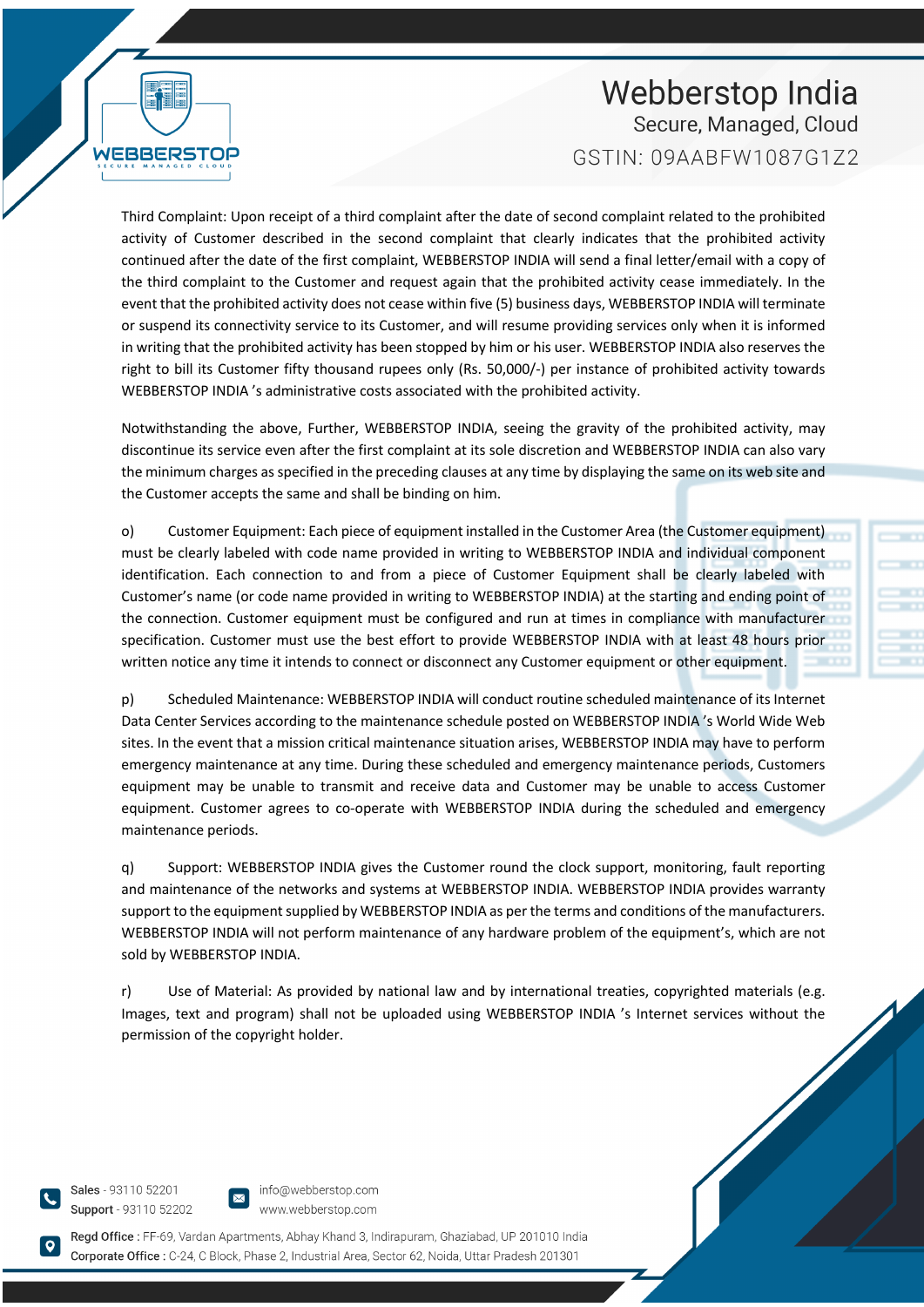s) Use of Internet Data Centre Facility: Conduct at Internet Data Centres: Customer and its representatives agree to adhere to and abide by all security and safety measures established by WEBBERSTOP INDIA and set forth in the customer guide provided by WEBBERSTOP INDIA to customer. Customer and its representatives shall also not do or participate in any of the following:

• Misuse or abuse any WEBBERSTOP INDIA property or equipment or third party equipment.

Make any unauthorised use of or interface with any property or equipment of any other WEBBERSTOP INDIA customer,

• Harass any individual, including WEBBERSTOP INDIA personnel and representatives of other WEBBERSTOP INDIA Customers, and

• Engage in any activity that is in violation of the law or aids assists any criminal activity while on WEBBERSTOP INDIA property or in connection with the Internet Data Centre Services.

(t) Abuse of Service: Any use of WEBBERSTOP INDIA system resource that disrupts the normal use of the system for other WEBBERSTOP INDIA 's Customers shall be considered to be abuse of system resources and is grounds for administrative intervention. Spamming is one example of system abuse.

Depending on the nature of and the severity of the abuse, the user/Customer may receive an e-mail warning or have their account suspended by WEBBERSTOP INDIA Technical Support. If the misuse is unintentional, the suspension may be rescinded at the discretion of the Operations Manager of WEBBERSTOP INDIA, and may require the payment of a service re-activation charge, which shall be at least Rupees Ten Thousand (Rs.10,000) per server. Occasionally, unintentional misuse is mis-classified as intentional misuse. Customers who believe their activity has been mis-classified may appeal to the Operations Manager of WEBBERSTOP INDIA.

Violations of any of the WEBBERSTOP INDIA conditions of use are unethical and may be criminal offences. Customer shall to report to WEBBERSTOP INDIA any information that it may have concerning instances in which the conditions of use have been or are being violated. When WEBBERSTOP INDIA becomes aware of possible violations, it will initiate an investigation. At the same time, in order to prevent further possible unauthorised activity, WEBBERSTOP INDIA may suspend access to services to the individual account in question. Confirmation of violations may result in cancellation of the individual account and/or criminal prosecution. The account suspension may be rescinded at the discretion of the Operations Manager, following payment of a reactivation charge.

Sales - 93110 52201 Support - 93110 52202

WEBBERS

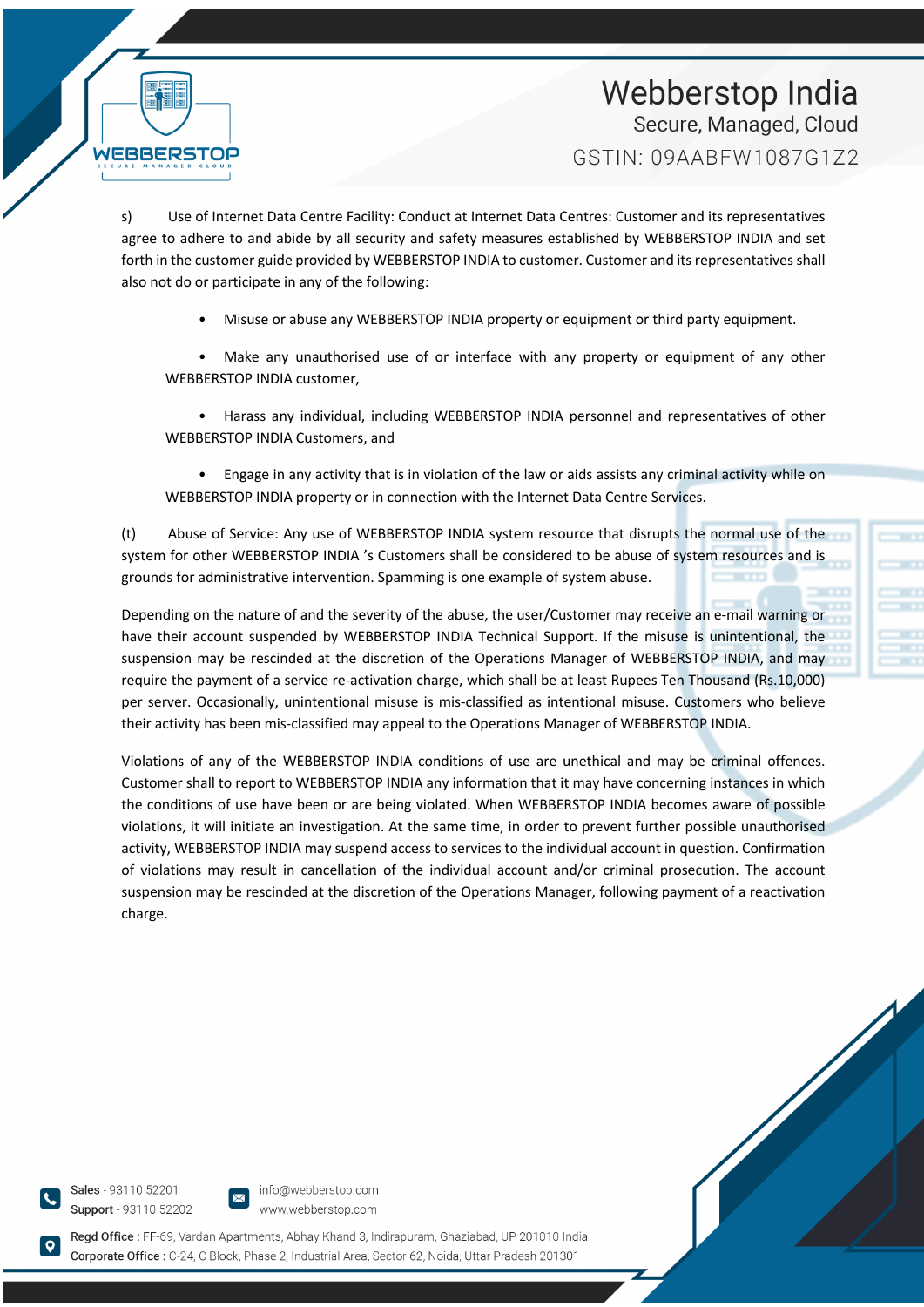#### 7. Software License

WEBBER!

Software provided with the services is provided by third parties. All such third party provided software is licensed to Customer subject to terms and conditions of an End-User License Agreement ("EULA") provided as either a document accompanying such software or as a pop-up screen during initial use of such software. Customer hereby accepts and agrees to abide by the terms and conditions of EULA associated with any third party software provided to Customer with any of the Services. Customers agree that he shall not use any pirated software.

Damage caused by such WEBBERSTOP INDIA shall not be responsible for any third party software neither shall it be responsible for software. Further WEBBERSTOP INDIA for a charge at the request of the customer may configure the third party software with the Customer's equipment, the configuration of the software shall be done as per the instructions of the third party, WEBBERSTOP INDIA shall not be liable for any damages arising due to configuration of the third party software with the customer's equipment

#### 8. Representations and warranties

a) Each party represents and warrants that it has the right and authority to enter into this Agreement, and that by entering into this Agreement, it will not violate, conflict with, or result in a material default under any other contract, agreement, indenture, decree, judgment, undertaking, conveyance, lien or encumbrance to which it is a party or by which it or any of its property is or may become subject or bound. Each party shall not grant any rights under any future Agreement, nor will it permit or suffer any lien, obligation or encumbrances that would prevent it from performing under this Agreement.

b) Customer represents and warrants that it will, at its own expense, make, obtain and maintain in force at all times during the term of this Agreement, all applicable filings, registrations, reports, licenses, permits and authorizations in order for Customer to perform its obligations under this Agreement. WEBBERSTOP INDIA represents and warrants that it will, at its own expense, make, obtain and maintain in force at all times during the term of this Agreement, all applicable filings, registrations, reports, licenses, permits and authorizations in order for WEBBERSTOP INDIA to provide the services, and to perform its obligations under this Agreement.

c) Both parties represent and warrant that they will, at their own expense, comply with all laws, regulations and other legal requirements that apply to them with respect to this Agreement, including copyright, privacy and communication decency laws.

d) Customer represents and warrants that it will: (a) not utilize (or allow utilization of) the services in a manner that: (i) is prohibited by any law or regulation or WEBBERSTOP INDIA policy or to facilitate the violation of any law or regulation or such policy; or (ii) will disrupt third party's use or enjoyment of any communications or outlet; (b) not violate or tamper with the security of any WEBBERSTOP INDIA computer equipment or program; and (c) have an Agreement with each Customer and end user sufficient to comply with the terms herein.

Sales - 93110 52201 Support - 93110 52202

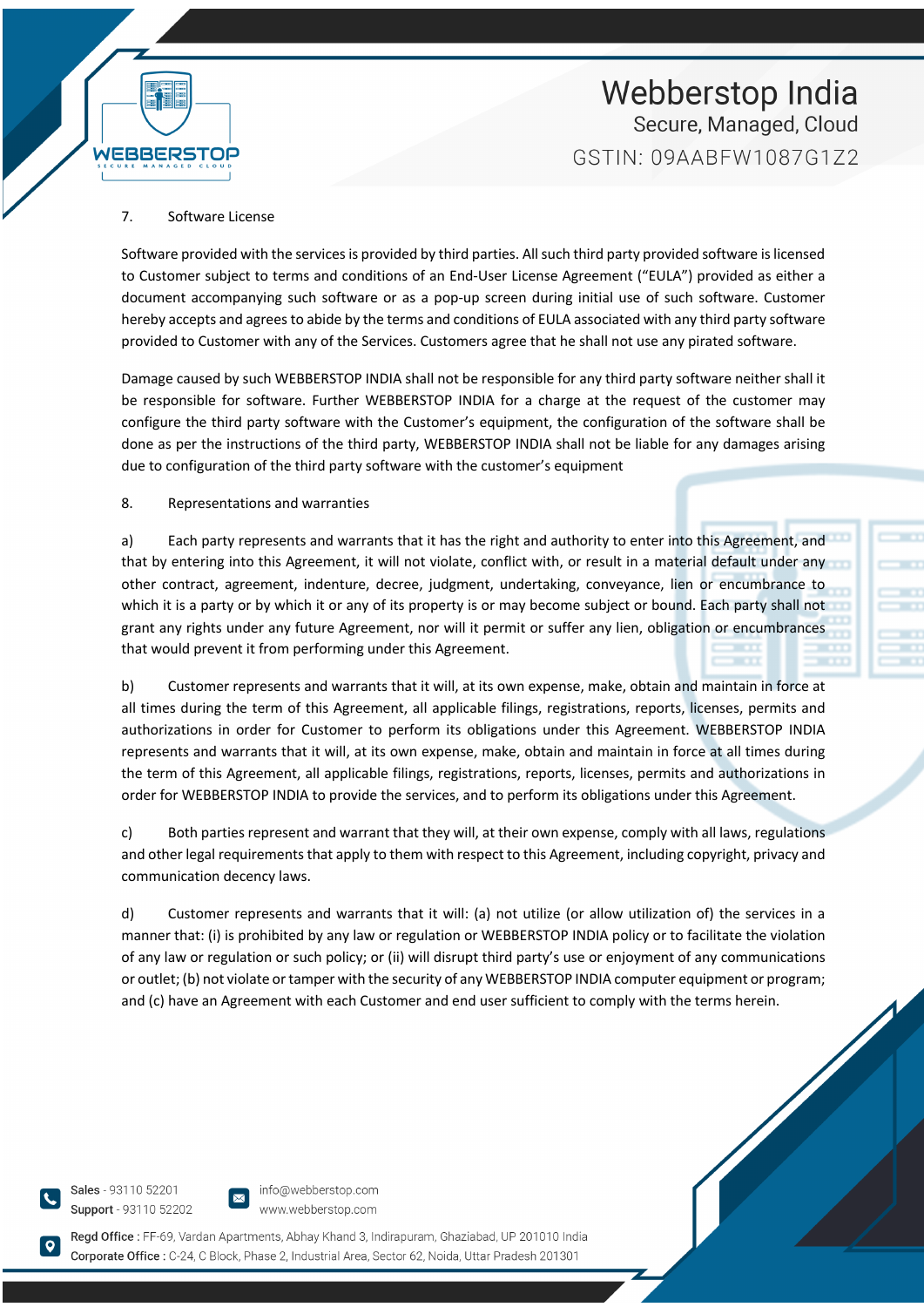

e) THE WARRANTIES SET FORTH IN THIS CLAUSE ARE THE ONLY WARRANTIES MADE BY WEBBERSTOP INDIA. WEBBERSTOP INDIA IS PROVIDING SERVICES ON AN "AS IS", "AS AVAILABLE" BASIS AND IT EXPRESSLY DISCLAIMS ALL WARRANTIES OF ANY KIND, EXPRESS OR IMPLIED, WITH RESPECT TO ITS SERVICES, ANY RELATED SERVICE OR SOFTWARE OR THE FITNESS OF THE SPACE FOR CUSTOMER'S USE. WEBBERSTOP INDIA HEREBY EXPRESSLY DISCLAIMS ANY IMPLIED WARRANTY OF MERCHANTABILITY, FITNESS FOR A PARTICULAR PURPOSE, OR NON-INFRINGEMENT OR IMPLIED WARRANTIES ARISING FROM A COURSE OF DEALING OR COURSE OF PERFORMANCE. WEBBERSTOP INDIA MAKES NO WARRANTY THAT THE SERVICES WILL MEET CUSTOMER'S REQUIREMENT OR THAT THE SERVICE WILL BE UNINTERRUPTED, TIMELY, SECURE OR ERROR FREE; NOR DO IT MAKE ANY WARRANTY AS TO THE RESULTS THAT MAY BE OBTAINED FROM THE USE OF THE SERVICE(S). WEBBERSTOP INDIA DO NOT GUARANTEE THAT THE SERVICE PROVIDED BY IT WOULD MEET CUSTOMER'S REQUIREMENT. NO ORAL OR WRITTEN INFORMATION GIVEN BY WEBBERSTOP INDIA, ITS EMPLOYEES, LICENSORS OR THE LIKE WILL CREATE A WARRANTY.

#### 9. Limitation of liability

WEBBERSTOP

In no event shall WEBBERSTOP INDIA be liable for special, incidental, consequential damages of any nature, for any reason, including without limitation the breach of this Agreement or any termination of this Agreement, whether such liability is asserted on the basis of contract, tort (including negligence or strict liability) or otherwise, even if WEBBERSTOP INDIA has been warned of the possibility of such damages, and notwithstanding any failure of essential purpose of any limited remedy. NOTWITHSTANDING ANYTHING IN THIS AGREEMENT TO THE CONTRARY, WEBBERSTOP INDIA 's ENTIRE LIABILITY TO CUSTOMER CONCERNING PERFORMANCE OR NON PERFORMANCE BY WEBBERSTOP INDIA OR IN ANY WAY RELATED TO THE SUBJECT MATTER OF THIS AGREEMENT, AND REGARDLESS OF WHETHER A CLAIM IS BASED IN CONTRACT, NEGLIGENCE OR IN TORT, SHALL NOT EXCEED THE AMOUNT RECEIVED BY WEBBERSTOP INDIA FROM CUSTOMER DURING THE PREVIOUS TWELVE (12) MONTHS ONLY.

#### 10. Network abuse

Customer acknowledges that Customer has read and understands, and agrees to comply with, all applicable provisions of WEBBERSTOP INDIA 's then current Acceptable User policy incorporated herein by this reference.

a) Customer expressly agrees that WEBBERSTOP INDIA shall not be liable to Customer for any action WEBBERSTOP INDIA takes to remove or restrict access to obscene, indecent or offensive content made available by Customer, nor for any action taken to restrict access to material made available in violation of any law, regulation or rights of a third party, including but limited to rights under the copyright law and prohibitions on libel, slander and invasion of privacy.

b) Customer agrees not to use any of WEBBERSTOP INDIA 's services to access or attempt to access other user's network without their express permission. These access attempts include but are not limited to, sending of virus/Trojan/worms via any electronic media.

c) Upon written or electronic request of WEBBERSTOP INDIA, Customer agrees to defend, indemnify and hold harmless WEBBERSTOP INDIA, its affiliates, its officers, directors, employees, agents and licensees, from an claims, liabilities, losses, damages and expenses, including reasonable attorney's fees, arising out of or to Customer's or its end users' use of any of the services provided hereunder.

Sales - 93110 52201 Support - 93110 52202

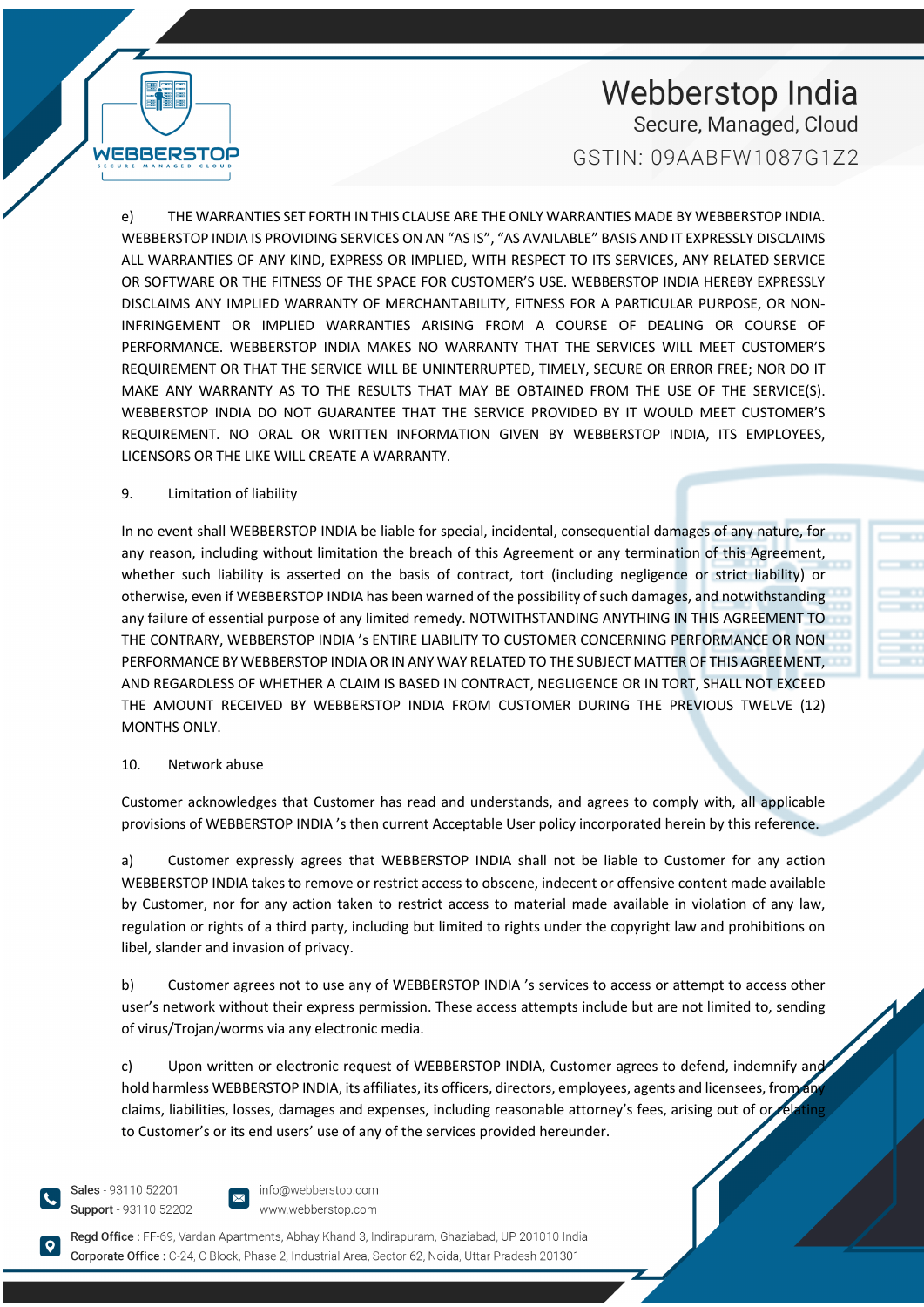d) Use of WEBBERSTOP INDIA system resource that disrupts the normal use of the system for other WEBBERSTOP INDIA Customers is considered to be abuse of system resource and is ground for administrative intervention. Violations of any of the WEBBERSTOP INDIA conditions of use are unethical and may be deemed criminal offences.

#### 11. Confidential Information

WEBBERST

a) Each party agrees to maintain all Confidential Information of the other party in confidence to the same extent that it protects its own similar Confidential Information and to use such Confidential Information only as permitted under this Agreement. For the purpose of this, Confidential Information shall mean information including, without limitation, Customer information, computer programs, code, algorithms, names and expertise of employees and consultants, know how, formulas, processes, ideas, inventions (whether patentable or not), schematics and other technical, business, financial and product development plans, forecasts, strategies and information which are marked confidential, or if disclosed verbally, are identified as confidential on or before the time of disclosure. Each party agrees to take all reasonable precautions to prevent any unauthorized disclosure or use of Confidential Information of the other party including, without limitation, disclosing such Confidential Information only to its employees: (a) with a need to know to further permitted uses of such information; (b) who are parties to appropriate Agreements sufficient to comply with this Clause and (c) who are informed of the nondisclosure/non-use obligations imposed by this clause; and both parties shall take appropriate steps to implement and enforce such non-disclosure/non-use obligations. The foregoing restrictions on disclosure and use shall survive for two (2) years following termination of this Agreement but shall not apply with respect to any confidential information which: (i) was or becomes publicly known through no fault of the receiving party; (ii) was rightfully known or becomes rightfully known to the receiving party without confidential or proprietary restriction from a source other than the disclosing party; (iii) is independently developed by the receiving party without the participation of individuals who have had access to the Confidential Information; (iv) is approved by the disclosing party for disclosure without restriction in a written document which is signed by a duly authorized officer of such disclosing party; and (v) the receiving party is legally compelled to disclose; provided, however, that prior to any such compelled disclosure, the receiving party will (a) assert the privileged and confidential nature of the Confidential Information against the third party seeking disclosure and (b) cooperate fully with the disclosing party in protecting against any such disclosure and/or use of the Confidential Information. In the event that such protection against disclosure is not obtained, the receiving party will be entitled to disclose the Confidential Information, but only as, and to the extent, necessary to legally comply with such compelled disclosure. Each of the parties hereto agrees not to disclose to any third party the terms of this Agreement without the prior written consent of the other party hereto, except to advisors, investors and others on a needto-know basis under circumstances that reasonably ensure the confidentiality thereof, or to the extent required by law.

Sales - 93110 52201 Support - 93110 52202

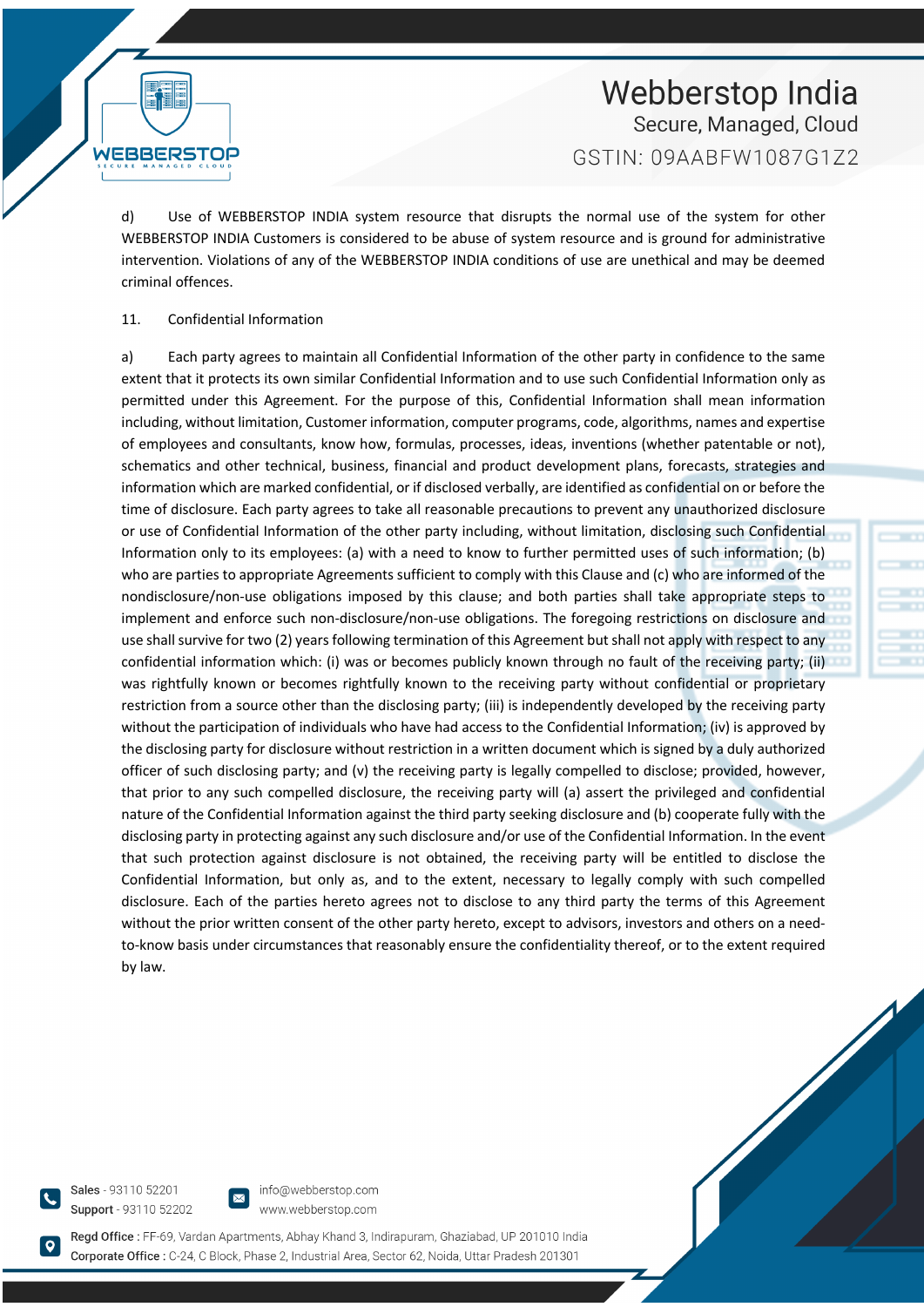b) Each of the parties agrees not to disclose to any third party the terms of this Agreement, including pricing, without the prior written consent of the other party hereto, except to advisors, investors and others on a needto-know basis under circumstances that reasonably ensure the confidentiality thereof, or to the extent required by law.

c) In the event of an actual or threatened breach of the above confidentiality provisions, the non-breaching party will have no adequate remedy at law and will be entitled to immediate injunctive and other equitable relief, without bond and without the necessity of showing actual money damages.

d) Within ten (10) days after the termination of this Agreement, Customer shall return to the disclosing party all originals and copies of all Confidential Information which has been fixed in any tangible medium of expression. If return of digital copies is impractical, Customer may destroy the digital copies and send the disclosing party written certification of such destruction.

12. Non Assignment

WEBBERS

This Agreement shall be binding upon, and inure to the benefit of, the parties hereto and their respective successors and assigns. Notwithstanding the above, this Agreement may not be assigned in whole or in part by a party, without the written consent of the other party, which shall not be unreasonably withheld, provided, however that this Agreement may be assigned to the successor to the whole of a party's business without such consent. Any assignment in violation of this paragraph shall be null and void.

#### 13. Independent Contractors

The parties are independent contractors, and nothing in this Agreement shall be deemed to place the parties in the relationship of employer-employee, principal-agent, or partners or in a joint venture.

#### 14. Non-Waiver

Failure of either party to enforce any of its rights hereunder shall not be deemed to constitute a waiver of its future enforcement of such rights or any other rights.

#### 15. Severability

If any provision of this Agreement is held to be invalid, illegal or unenforceable under present or future laws, such provision shall be struck from the Agreement; however such invalidity or enforceability shall not affect the remaining provisions or conditions of this Agreement. The parties shall remain legally bound by the remaining terms of this Agreement and shall strive to reform the Agreement in a manner consistent with the original intent of the parties.

Sales - 93110 52201 Support - 93110 52202



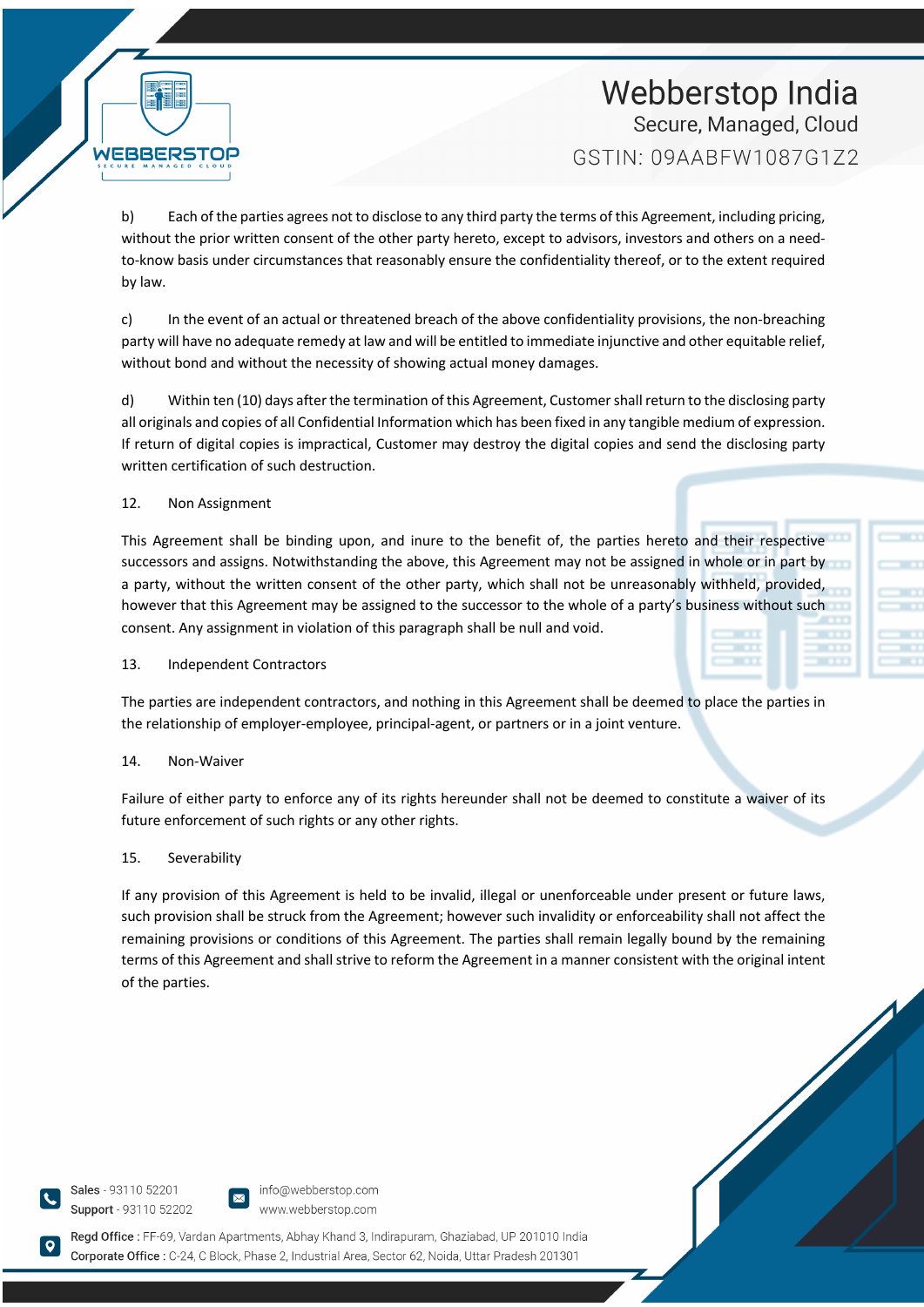

#### 16. Force Majeure

Either party shall be excused from any delay or failure in performance hereunder caused by reason of any occurrence or contingency beyond its reasonable control, including but not limited to, acts of God (e.g. earthquake), labor disputes, strikes, riots, war or other unanticipated occurrences or problems and governmental requirements. The obligations and rights of the party so excused shall be extended on a day-to-day basis for the period of time equal to that of the underlying cause of the delay as long as such delay remains beyond such party's reasonable control.

#### 17. Governing law

This Agreement shall be deemed to have been made in the Union of India and the provisions and conditions of this Agreement shall be governed by and interpreted in accordance with the law of the Union of India. Both parties agree to submit to the jurisdiction of National Capital Territory of Delhi.

#### 18. Arbitration

Any dispute or claim arising out of or in connection with this Agreement or the performance, breach or termination hereof, shall be finally settled by binding arbitration conducted in National Capital Territory of Delhi by an arbitrator appointed by the management of the WEBBERSTOP INDIA. The award of arbitration shall be binding and final.

#### 19. Non-Agency

Nothing contained in this Agreement shall be construed as creating any agency, partnership, or other form of joint enterprise between the parties.

#### 20. Annexure

All the Annexure form part of this Agreement and must be read along with this Agreement. Further, in the instance of any conflict between the terms of this agreement and any of the annexure, the terms of this agreement shall prevail, if any.

#### 21. Heading

Headings used in this Agreement are for reference purpose only and in no way define, limit, construe or describe the scope or extent of such clause or in any way affects this Agreement.

#### 22. Entirety

This Agreement expresses the complete and final understanding of the parties with respect to the subject matter hereof, and supersedes all prior communications between the parties, whether written or oral with respect to the subject matter hereof. No modification of this Agreement shall be binding upon the parties hereto, unless evidenced by a written statement duly signed by authorized representatives of the respective parties hereto.

Sales - 93110 52201 Support - 93110 52202

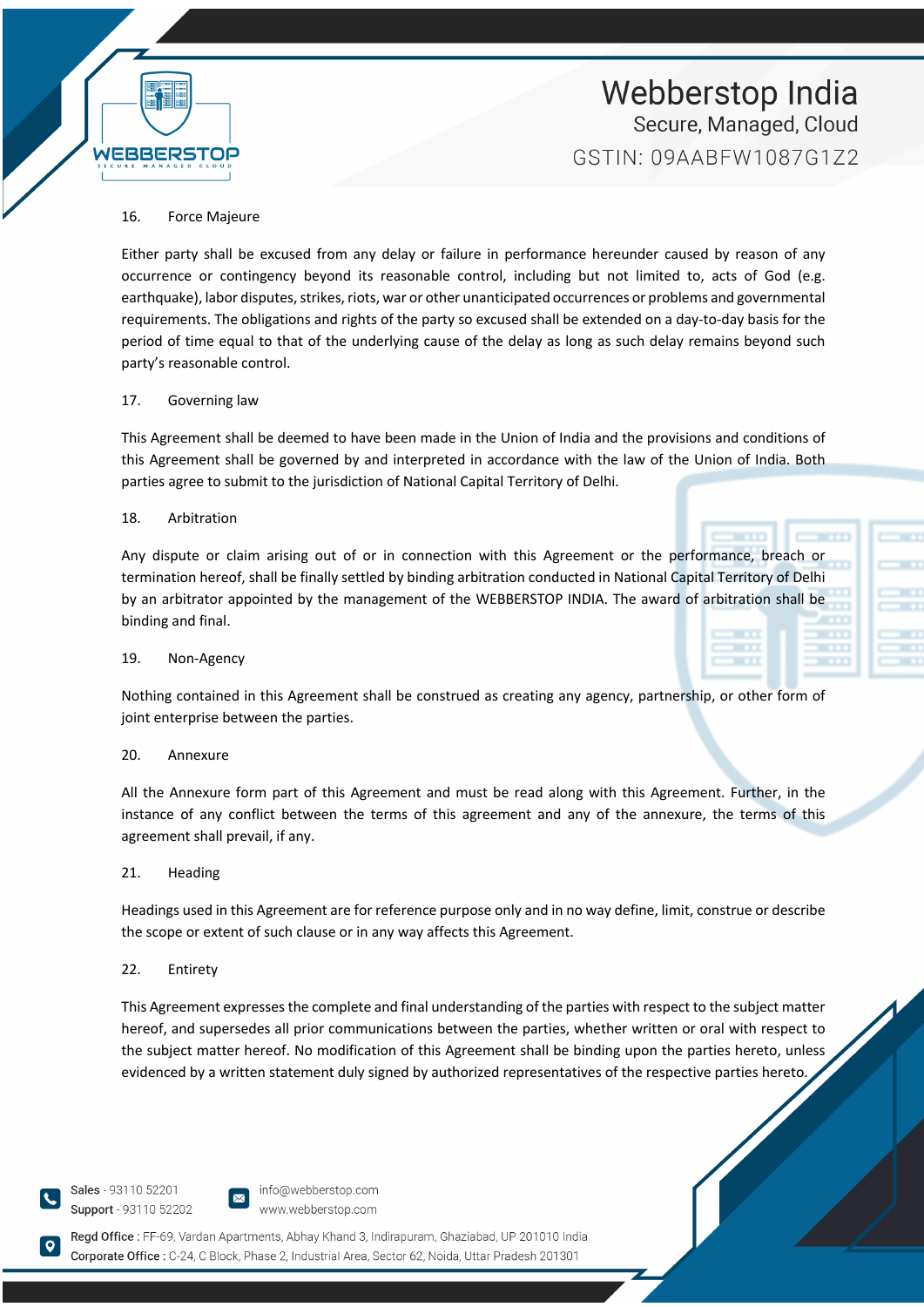

## 23. Notices

Any required notices hereunder shall be given in writing by registered post or courier at the address of each party abovementioned or to such other address as either party may from time to time substitute notice. Notice shall be deemed served when delivered.

IN WITNESS WHEREOF, the undersigned do hereby execute this Agreement y duly authorized officials as of the date set forth below:

| For WEBBERSTOP INDIA        | For |                                                               |                                          |
|-----------------------------|-----|---------------------------------------------------------------|------------------------------------------|
|                             |     |                                                               |                                          |
|                             |     |                                                               |                                          |
| <b>PERSON NAME</b>          |     | $\sim$ $\sim$ $\sim$ $\sim$<br>$\sim$ $\sim$<br>$\sim$ $\sim$ | $\overline{a}$                           |
|                             |     | --<br>$-111$                                                  | $\overline{\phantom{a}}$<br><b>TELES</b> |
| <b>Authorised Signatory</b> |     | $\equiv$ 0.0<br>$\sim$                                        | $\sim$<br>m<br>$\sim$                    |
|                             |     | $-111$<br>$-11$<br>$-111$<br>$-1$                             | $\sim$<br>$\overline{\phantom{a}}$       |
|                             |     | $-111$<br>$-11$                                               | $\sim$                                   |

## **ANNEXURES ATTACHED TO THE AGREEMENT**

ANNEXURE I: SERVICES TO BE PROVIDED

ANNEXURE II: ORDER FORM INDICATING THE PRICE.

ANNEXURE III: SERVICE LEVEL AGREEMENT



**O** 

info@webberstop.com www.webberstop.com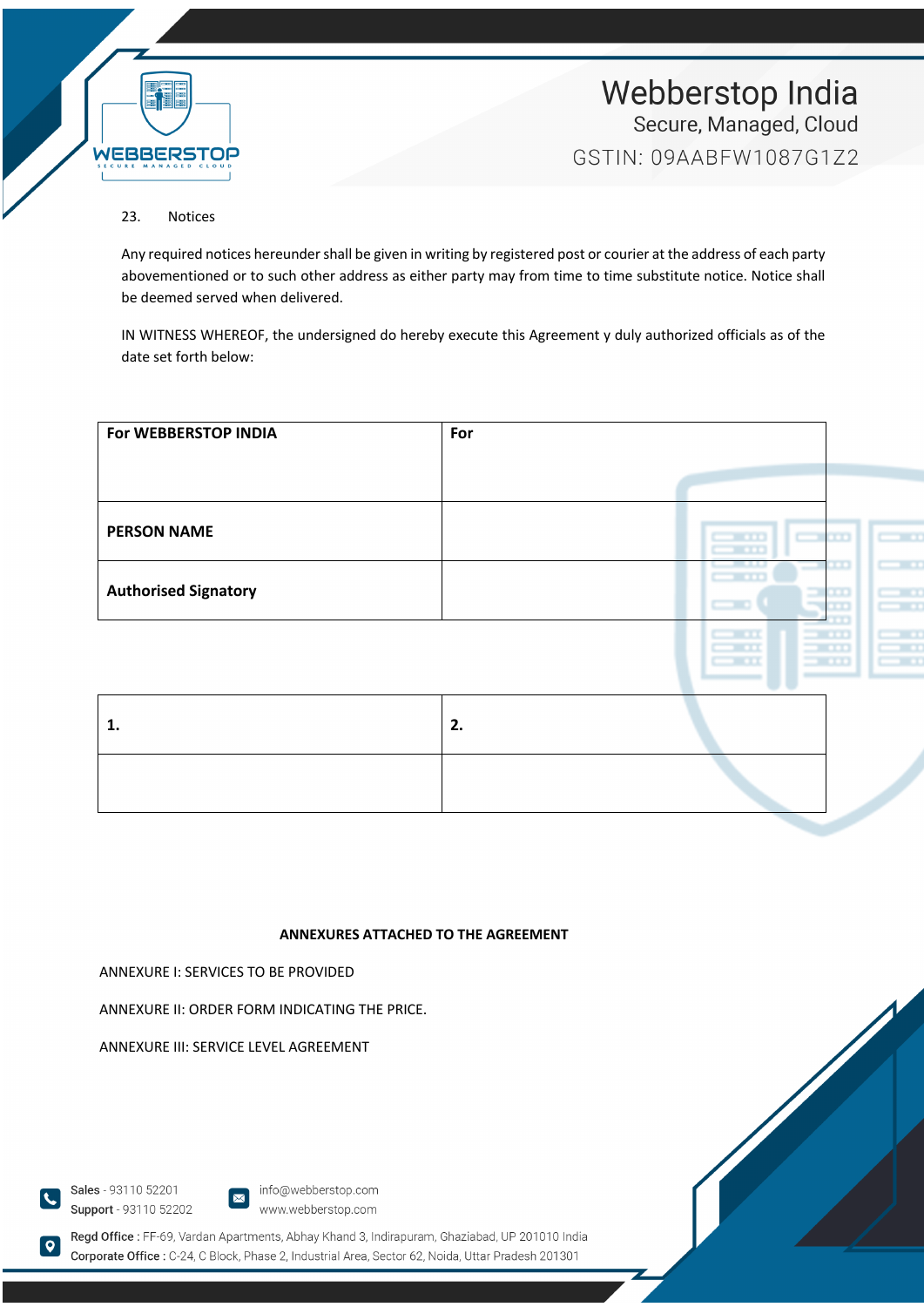

**Annexure III**

Service Level Agreement ('SLA")

Service Hosting at WEBBERSTOP INDIA 's Data Centre

SERVICE LEVEL AGREEMENT

This Agreement is effective the date on which Order Form (OF) is placed and Customer accepts the terms as mentioned in the Master Service Agreement (MSA) and this Service Level Agreement (SLA) which forms part of the MSA.

This Agreement is executed at New Delhi between WEBBERSTOP INDIA hereinafter referred to as "Service Provider" and the Customer, and is valid for a term as stated in the.

The terms of this Agreement shall apply only to those Services which are referred in the OF and any Supplemental Services agreed by both the Parties. This Agreement provides the right - under certain circumstances specified below, for a Customer to receive Services Credits in the event of failure to provide Services by the Service Provider to the Customer as mentioned in OF in accordance with (i) the MSA, and (ii) this SLA, each of which is incorporated herein by reference and made a part hereof (collectively the "Documents") Service Provider and the Customer shall be referred collectively as "Parties". Unless the context otherwise requires, all capitalized terms used but not otherwise defined herein shall have the meanings as found in MSA. Other terms may be defined elsewhere in the text of this Agreement and, unless otherwise indicated, shall have such meaning throughout this Agreement. All capitalized terms used in this Agreement defined in the MSA and the OF and not defined hereunder shall have the same meaning as defined in the MSA or the OF. The Service Provider reserves the right to change the terms and conditions of this Agreement with respect to the Services to be provided by Service Provider to Customer.

#### 1.DEFINITIONS

In this Agreement, the following words and expressions, unless inconsistent with the context, shall bear the meanings assigned thereto:

Downtime shall mean the duration of the Service Outage, calculated in aggregate number of hours in any year. The time period is calculated on the basis of the Trouble Ticket initiated by the Customer and ending when the Trouble Ticket is closed by Service Provider subject to due confirmation from the Customer on resolution of the outage. The time periods are calculated on basis on the number of outages per year and excluding the events covered under headings Exceptions to this SLA which shall not for the purposes of this SLA be included while measuring Downtime.

Exceptions All the events as mentioned in clause 3 herein and shall mean either an event or a set of events, any occurrence and the duration of occurrence of which shall not constitute a Service Outage or Downtime for the purposes of this SLA.

Sales - 93110 52201 Support - 93110 52202

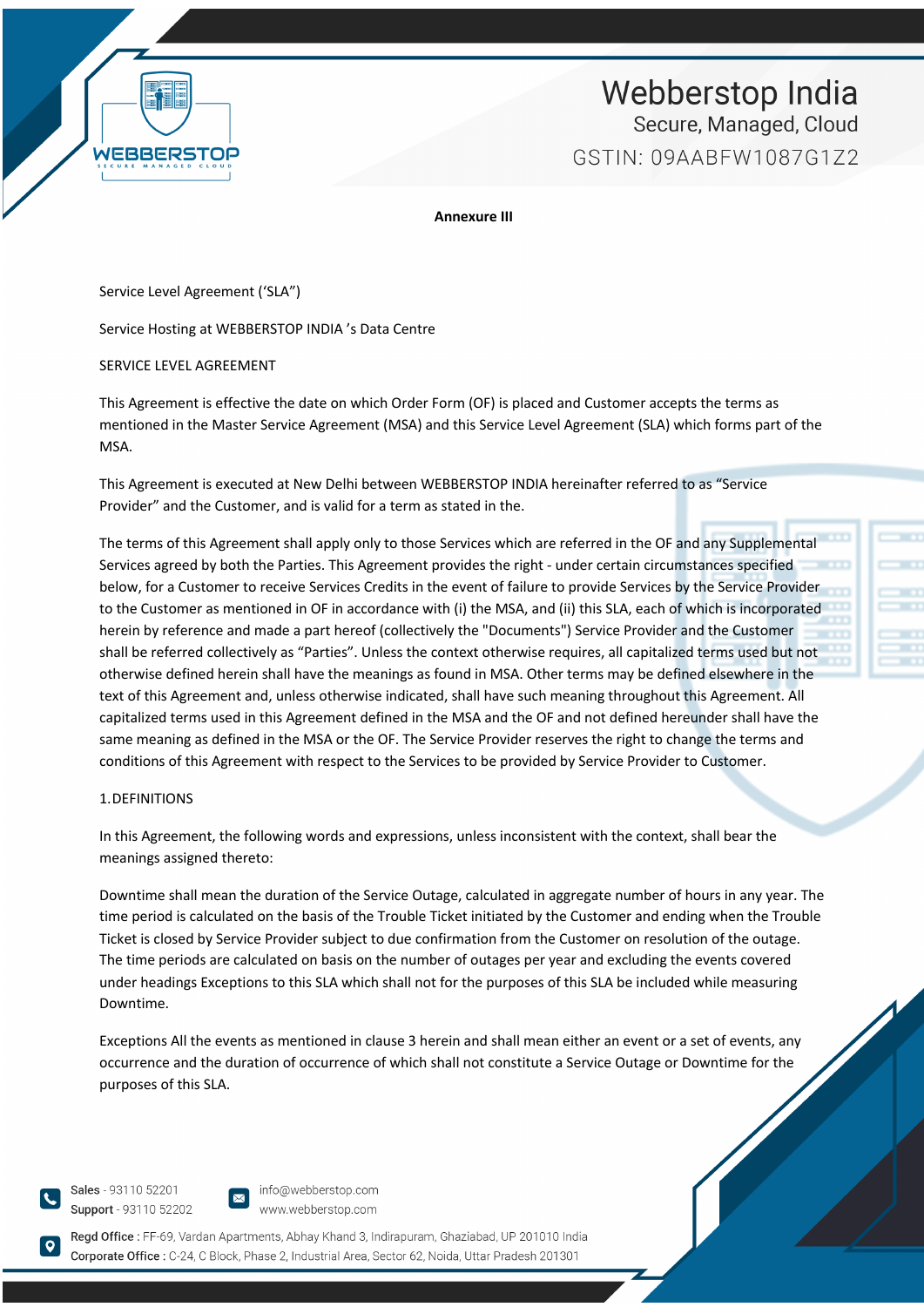**WEBBER** 

Emergency Maintenance shall mean maintenance carried out under a condition or situation which poses danger to the system, equipment, network, facilities required for rendering the Service etc. as the case may be and has to be attended immediately. Service Provider shall try to notify the Customer about the emergency maintenance in advance, whenever feasible.

Facility The facility is located at office of WEBBERSTOP INDIA Datacenter in New Delhi where Service Provider provides space, racks for placing the servers.

Actual Uptime is the aggregate percentage of Total Uptime Hours in a year during which the Services is actually made available for use by Customer.

Service Credits shall mean services which the Customer would be entitled on account of failure of the Service Provider to provide Services as per the standards mentioned in this Agreement.

Service Catalogue shall contain all or any of services/facilities viz., back up facility, dedicated firewall facility, hardware monitoring facility, help desk support, load balance server, network and power uptime, OS management, shared firewall service and Version Control described in Annexure A to this SLA which may be availed by the Customer along with the Services as mentioned in the OF from Service Provider.

Service Outage shall mean an unscheduled disruption/failure in any Service offered by Service Provider as per this Agreement, due to which Customer's server is un-accessible to Customer. The outage of Services due to, but not limited to the following shall be a Service Outage. Customer is unable to transmit to or receive information from his network equipment because Service Provider failed to provide facility services to its network equipment including, switch, router, firewall etc. Failure of Services like Internet connectivity, IDC LAN etc. shall also be treated as Service Outage.

Space The Portion of rack which is leased/licensed to Customer for placing their server.

Support Desk shall be the location where the Customer should report a fault. Details of the same are mentioned in the annexure of this SLA, or if changed, may be intimated from time to time by Service Provider to the Customer.

Total Uptime Hours shall mean 24 hours, 365 days a year. (Year is defined as period of 365 days) "Trouble Ticket" means issuing a ticket with a unique identification number confirming the customer complaint logging in with Service Provider in relation to a Service Outage faced by the Customer.

#### 2.SCOPE OF THE SERVICES

2.1. Service Provider agrees to provide the services to Customer as detailed in OF for an Initial Period as mentioned in OF and for said period the Customer has agreed to pay the amount as agreed in the OF.

2.2. Service Provider will provide the Services as per the services opted by the Customer in the OF, details of all the services are provided in the Service Catalogue which is provided in Annexure A along with this SLA.

Sales - 93110 52201 Support - 93110 52202

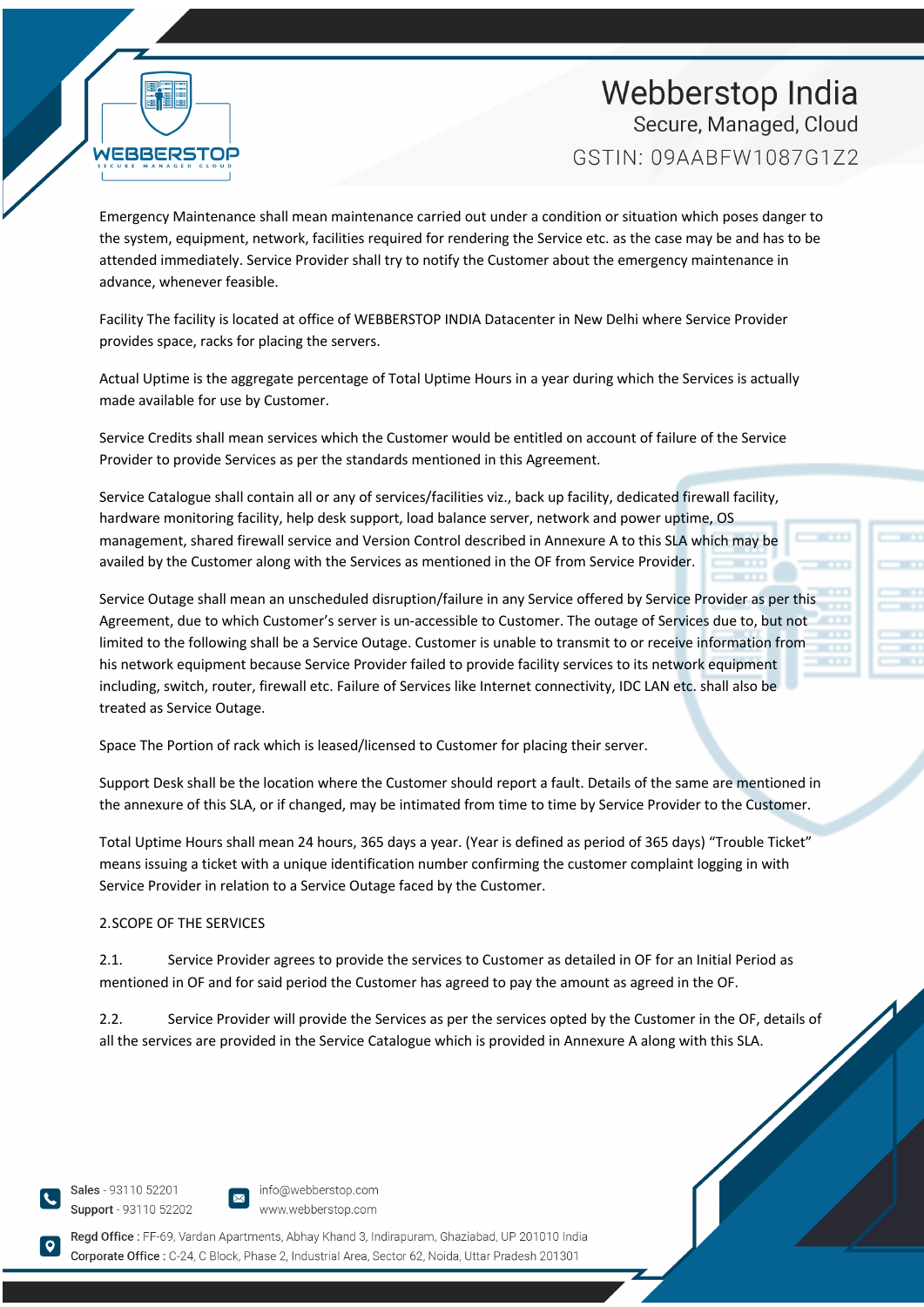

2.3. Service Provider assures that it shall provide its immediate support and assistance in the event of any disruption in the Services being provided by WEBBERSTOP INDIA. The manner and time frame for troubleshooting and the timelines for the resolution of the problems are mentioned in the Annexure A of this Agreement.

2.4. Services will be provided to the Customer by the Service Provider with the infrastructure available at its data center which consists of the following:

- Dual active power sources from two different power generation plants.
- Capability to provide 99.95 % SLA
- Carrier Neutral Datacenter
- ISO 27001 Certified

2.5. Service Provider assures the Customer 99.95 % uptime availability of the Infrastructure including Power\* and Cooling\*\* covered by this SLA. Hardware Uptimes SLA would be 4 hours response from the time of detection of hardware problem either by the service provider help desk or by the customer. Subject to clause 3 of this Agreement, in the event the Service Provider fails to provide the Customer with the Services required by the Customer in accordance with the Agreement, such failure resulting from complete unavailability of Service Provider Network, such events will be treated as "Qualified Network Downtime Event" for which Service Provider will issue the Customer a Service Credit.

Exclusions

I. Servers without Redundant Power Supply (RPS)

II.Servers without Redundant Power Supply (RPS) would carry 99% Uptime SLA. The Service credit calculation method and Service credits remains the same as mentioned in the Clause 2.6.

III. Software Crashes affecting hardware.

Service provider assures to provide cooling @ 21°C (+/-) 2°C and Humidity levels @ 45 % (+/-) 5%.

2.6. If the Actual Uptime (A) calculated is less than 99.9%, the following Credits shall be due to Customer:

#### A >= 99.9% No Credits

A = 99.9% < 98.00% 1 days equivalent service credit for the Service period affected calculated on a prorate basis.

A= 98% < 2 days equivalent service credit for the Service period affected calculated on a prorate basis

Sales - 93110 52201 Support - 93110 52202

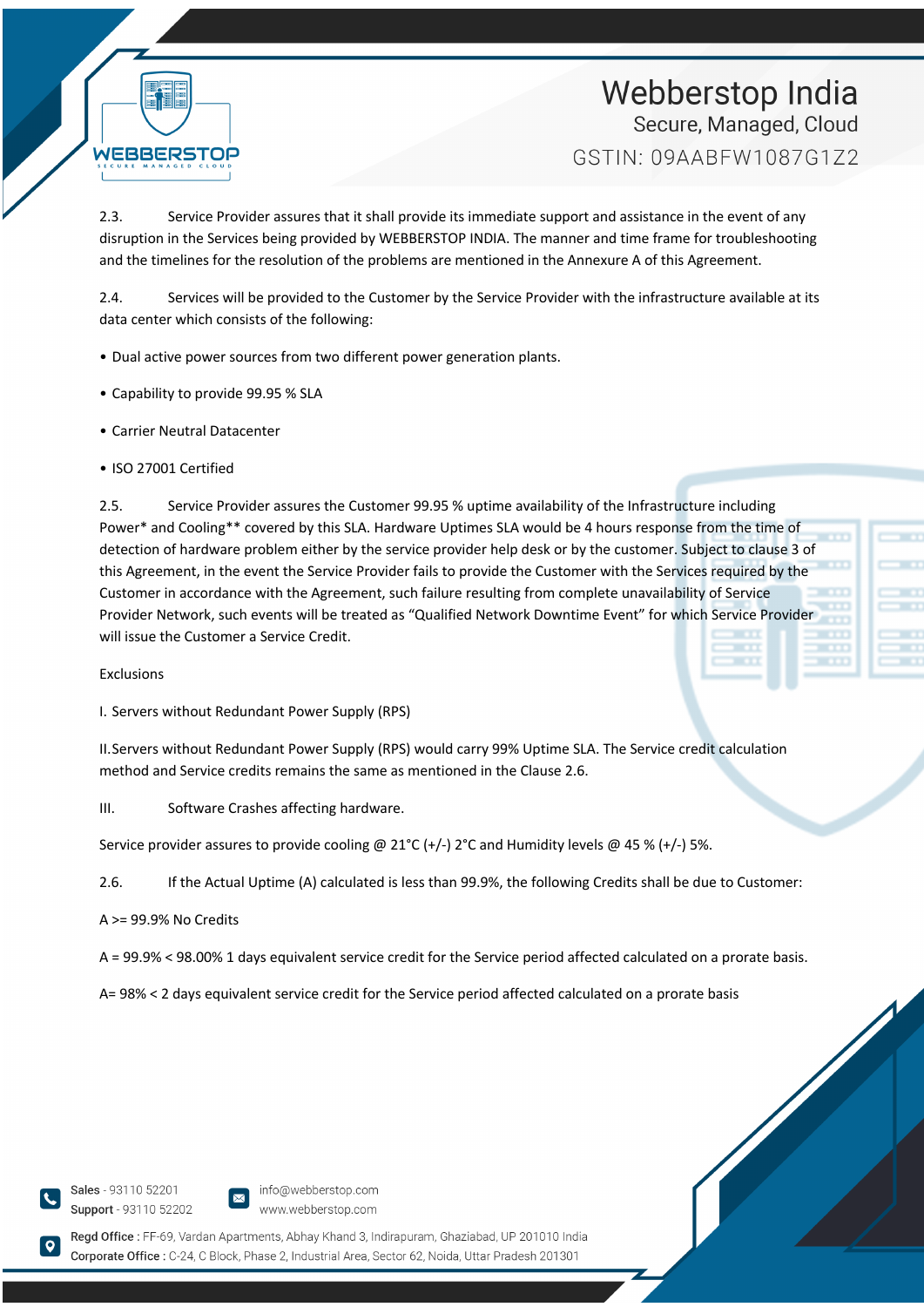

## 3.EXCEPTIONS

3.1. The following events do not constitute a Downtime and shall not be eligible to be considered for any Service Credit:

a)Interruption due to scheduled maintenance, alteration, or implementation, where the Service Provider provides at least one days prior notice;

b) Failure of the Customer links, internet connectivity or end user software, access circuits, local loop or any network not owned or managed by Service Provider.

c)Anything inside Client's internal network including, but not limited to, firewall configuration and bandwidth to internet, local area workstations, servers, Software, and configuration

d) Time taken during offline backups.

e)DNS issues not in scope and control of Service Provider.

f) Negligence or other conduct of Customer or its Authorized Persons, including a failure or malfunction resulting from applications or services provided by Customer or its Authorized Persons;

g)A shut down due to circumstances reasonably believed by Service Provider to be a significant threat to the normal operation of the Services, the Service Provider's facility, or access to or integrity of Customer data (e.g., hacker or virus attack);

h) Failure or malfunction of any equipment or services not provided by Service Provider;

i) Failure of Customer to purchase minimum redundant systems necessary to support this warranty; or

j) Failure in notifying the Service Desk about service outage within 15 minutes of the outage as mentioned in clause 6.1 (a)

k)Any abuse or fraud failure to comply with the Acceptable User Policy on the part of Customer and its Authorized Persons.

l) Any utilized Scheduled Service Downtime.

m) Any problems outside the Service Provider Facility Network.

n) Any interruptions, delays or failures caused by Client or Client's employees, agents, or subcontractors, such as, but not limited to, the following:

Sales - 93110 52201 Support - 93110 52202

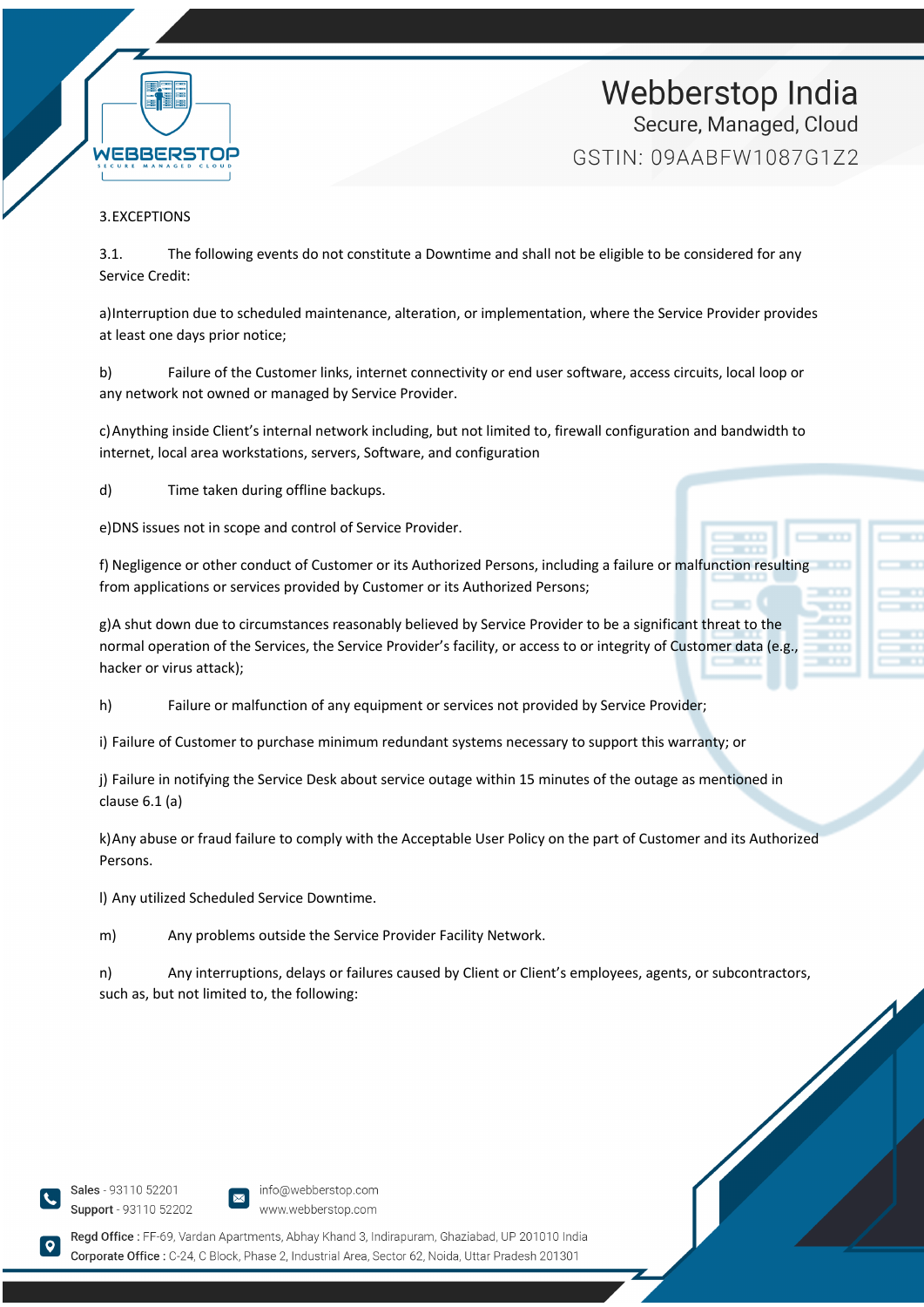

- I. Inaccurate configuration.
- II. Non-compliant use of any software installed on the server.
- III. Client initiated server over-utilization.
- IV.Any problems related to the attacks on the machine such as hacking, attacks, and exploits.

o)Any specific services not in customer opted plan.

p)Force Majeure event

#### 4.SERVICE CREDIT

4.1. Service Provider agrees that it shall provide for the requisite service credits to the Customer in the event of it not being able to provide the Services for which it had already received the payments.

4.2. Service Provider agrees that on occurrence of any event as mentioned in clause 2.2 the Customer would be eligible to request a Service Credit on compliance of the terms as mentioned in clause 6.1.(a) of this SLA. Any delay by the Customer or any acts contrary to the clause 6.1(a) will result in an automatic waiver of Service Credit under this SLA.

4.3. Customer shall be eligible for Service Credit for only those Downtime which has occurred a year prior to the date of claim and the maximum Service Credit to which Customer shall be entitled is as mentioned in clause 6.1.(c). The Customer shall not be entitled to any other Service Credits in respect of such Downtime for other years during the pendency of such Service Credit.

#### 5.PAYMENT TERMS

5.1. The Customer shall pay all the charges for the term as opted by him in the OF in advance which includes setup charges, yearly recurring charges and other supplemental charges for any Supplemental Services provided during the Initial Term on or before the Service Commencement Date.

5.2. The details of the charges are mentioned in the OF which forms part of this Agreement.

5.3. All the payments terms mentioned in this Agreement and the obligations of the Parties detailed in MSA shall be followed in true spirit.

Sales - 93110 52201 Support - 93110 52202

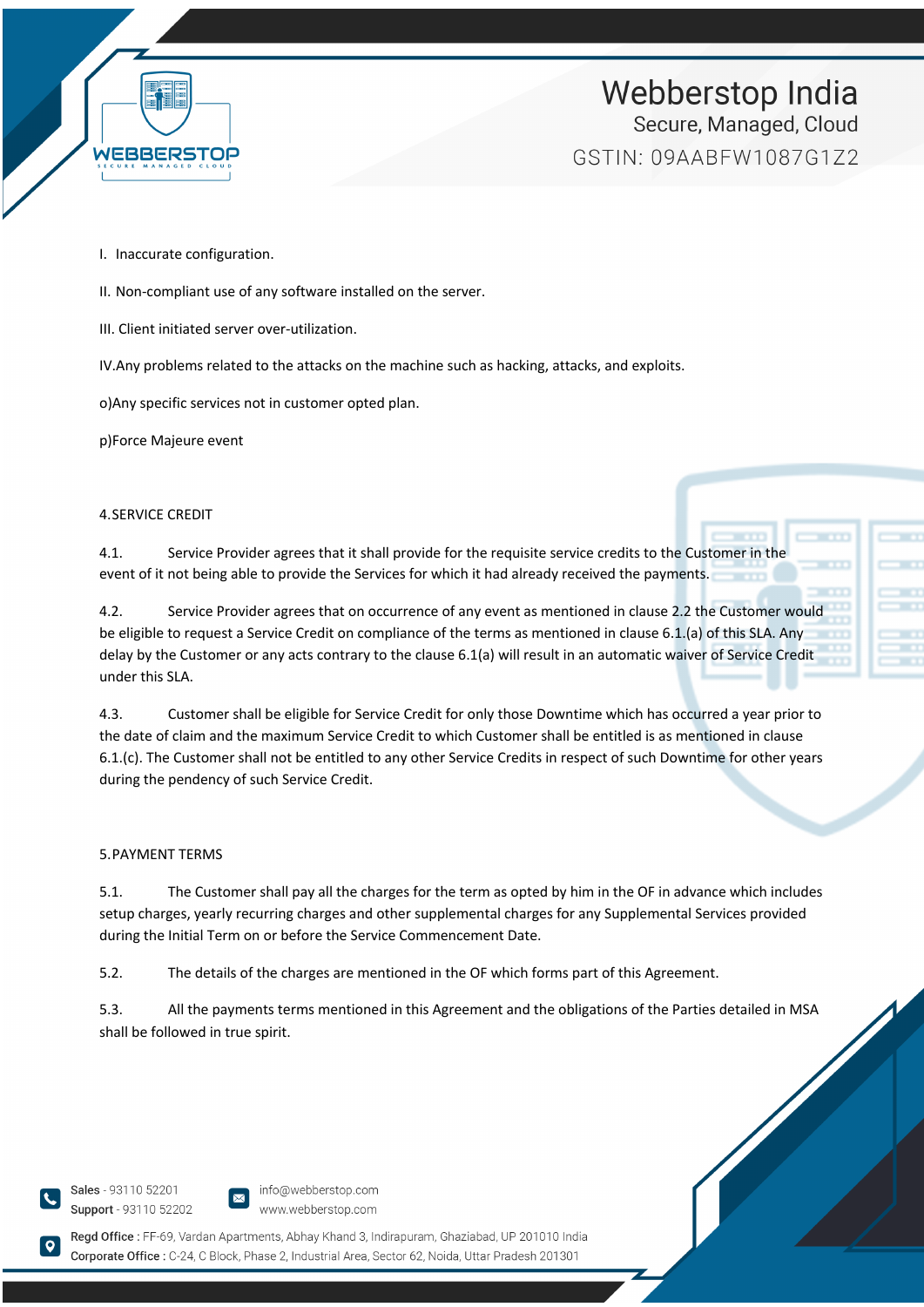

### 6.PROCEDURE FOR AVAILING SERVICE CREDITS

6.1. Whenever the Customer encounters Service Outage, the following procedure should be followed;

a)The Customer should contact the Service Provider "Support Desk" within 15 minutes of the outage and shall request for a Trouble Ticket number immediately and track the Trouble Ticket number till the Trouble Ticket is closed on resolution of the outage.

b) The Service Provider on the receipt of the issue of Trouble Ticket to the Customer shall have a background check to verify if the Customer is eligible for the Service Credit.

c)If Service Provider in its reasonable commercial judgment believes that it has failed to provide the Services as per the scope mentioned in clause 2.2, the Service Provider shall credit the customer's account the prorated base charges from the day the Trouble Ticket is issued to Customer till the Trouble Ticket is closed on resolution of the outage.

6.2. Service Credit will issue on the first day of the following Service Outage year.

7.WARRANTIES OF SERVICE PROVIDER

7.1. Warranties of Service Provider

7.1.1. Service Provider warrants that it shall perform and provide Services in a professional and workmanlike manner in accordance with this Agreement.

7.1.2. No other warranties are expressed or implied, including but not limited to, any warranties of merchantability or fitness for a particular purpose.

7.2. Warranties of Customer.

7.2.1. Customer warrants that it has unrestricted right to use the Services provided by Service Provider and shall be used for legal purpose and not for any illegal purposes against the policy mentioned in AUP.

7.2.2. The Customer will not do any voice communication from anywhere to anywhere by means of dialing a telephone number (PSTN/ISDN/PLMN) as defined in National Numbering plan .The customer will not originate the voice communication service from a Telephone in India and/or terminate the voice communication to any Telephone within India .

7.2.3. The Customer will not establish any connection to any public switched Network in India and/or established gateway between Internet & PSTN/ISDN/PLMN in India and will not use any dial up lines with outward dialing facility from Nodes.

7.2.4. Customer acknowledges and will not establish any interconnectivity between ISPs who are permitted to offer Internet Telephony Services and the ISPs who are not permitted to offer Internet Telephony Services

Sales - 93110 52201 Support - 93110 52202